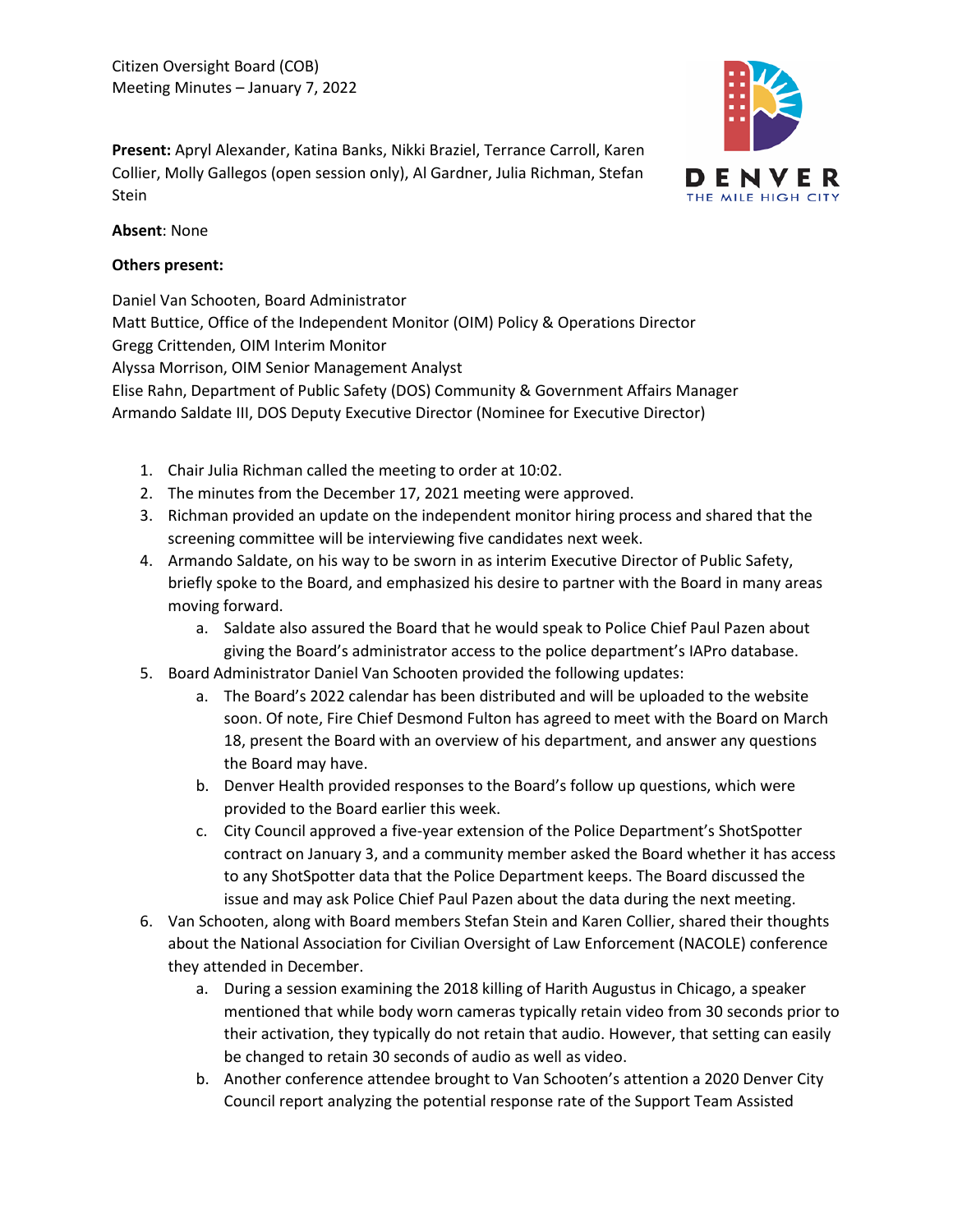Response (STAR) program. The report claimed that the STAR program could be eligible to respond to as many as 15% of calls, up from an earlier estimate of 2.4%.

- c. Oversight boards around the country often lack the budget and law enforcement engagement that this Board has, and must rely on stronger levels of community engagement to support them and give their recommendations weight.
- d. NACOLE has numerous very helpful resources, one of which is a recently published report outlining 13 principles of effective oversight. Multiple sessions emphasized the importance of things like:
	- i. Access to all relevant data
	- ii. Proactive oversight, such as auditing body worn camera footage
	- iii. Frequent communication with community stakeholders
	- iv. Emphasizing the humanity of both officers and those they interact with
- 7. Van Schooten also provided an update about the different parts of the annual report that need to be completed prior to March 15, and asked Board members to assist in ensuring that the report was thorough and reflected their views.
- 8. The Board adjourned to executive session at approximately 11:00 a.m. to discuss the details of ongoing cases related to the transgender community in Denver's detention facilities.
- 9. The Board adjourned at approximately 11:45 a.m.

- 1. Schedule a meeting with representatives of the manufacturer of the body worn cameras used by Denver police. (Van Schooten)
- 2. Ask Police Chief Pazen about the availability of ShotSpotter data during January 21 meeting.
- 3. Provide input on various portions of the annual report (All)
- 4. Follow up with City Attorney's Office regarding the interpretation of ordinance section 2-389(d). (Van Schooten)
- 5. Collect any additional information requests for Denver Health. (Van Schooten)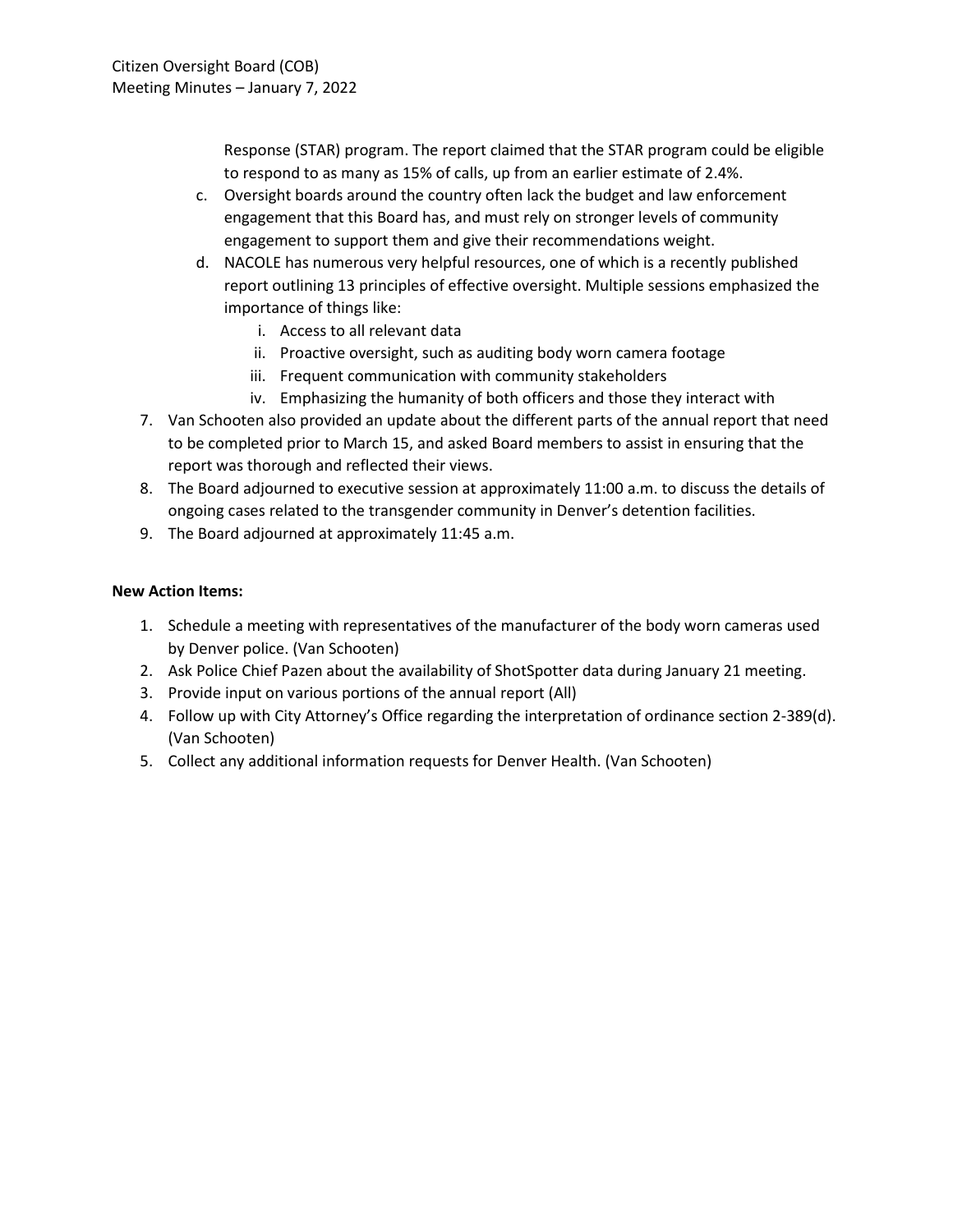

**Present:** Katina Banks, Nikki Braziel, Terrance Carroll, Molly Gallegos, Al Gardner, Julia Richman, Stefan Stein

**Absent**: Apryl Alexander, Karen Collier

### **Others present:**

Daniel Van Schooten, Board Administrator Gregg Crittenden, Office of the Independent Monitor (OIM) Interim Monitor Paul Pazen, Denver Police Department (DPD) Chief

- 1. Chair Julia Richman called the meeting to order at 10:02.
- 2. The minutes from the January 7, 2022 meeting were approved.
- 3. Richman shared that City Council has introduced and passed through committee a resolution appointing Denver Inner City Parish CEO Larry Martinez to the Citizen Oversight Board. A full council vote is scheduled for February 1.
- 4. Richman shared an update related to the hiring of a new independent monitor. The Screening Committee has selected the top three candidates and sent them to the Board, which will interview them next week. Richman has had several meetings with community organizations about the community engagement phase of the hiring process, which is currently planned for February 16 and 17.
- 5. Board Administrator Daniel Van Schooten shared the current status of the annual report and the timeline for completing it by March 15.
- 6. Police Chief Paul Pazen joined the meeting and discussed the following topics:
	- a. DPD is on the tail end of a large spike in COVID-19 cases over the holiday season, the peak of which was approximately two and a half weeks ago. Cases are diminishing quickly, and while the department did not have enough tests during the main portion of the surge, they received thousands of tests one week ago.
	- b. After reviewing a 2020 City Council research report that suggested Denver's Support Team Assisted Response (STAR) program might be eligible to respond to as many as 15% of service calls, Pazen re-stated his belief that the program is only eligible to handle approximately 2.4% of calls. Many types of calls, such as trespass, may not seem dangerous, but can be unpredictable and result in unexpected violence, which the STAR program is not equipped to handle. Pazen denied the report's suggestion that the disparity in eligibility estimates is partially based on incomplete data collection practices.
	- c. Pazen told the Board that he would consult with the City Attorney's Office about whether he is able to share the copies of mutual aid agreements with other jurisdictions.
	- d. In response to a Board question about data from the ShotSpotter program, Pazen directed Board members to the DPD's presentation to City Council. He then described ShotSpotter as a gunshot detection system with the goal of helping DPD respond quickly to gunfire that is often not reported via 911 calls. ShotSpotter contractually guarantees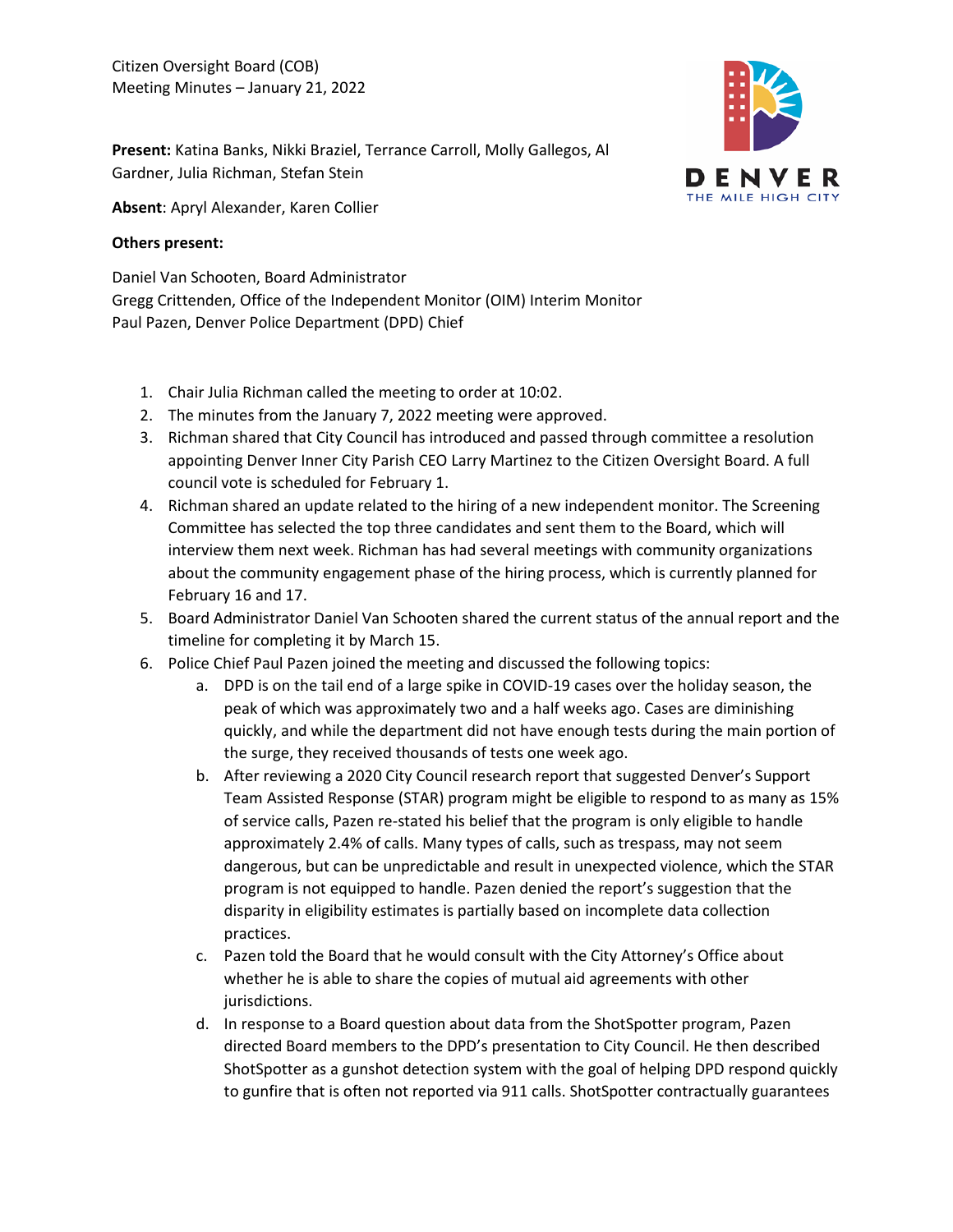a 90% accuracy rate of pinpointing gunfire within 5 meters, and Pazen is confident that they are meeting that standard, even though arrays may need to be regularly recalibrated as new buildings can affect the way sound reaches the listening devices.

- e. Pazen declined to share any new details about the ongoing review of the December 27 Denver-Lakewood shooting spree. He stated that the situation weighs heavily on him as well, and emphasized the requirement for police to have a legal basis to conduct an investigation.
	- i. In response to a Board question, Pazen stated that he does not believe that DPD's radio encryption had any impact on the situation.
	- ii. In response to a Board question about how hate crimes are handled, Pazen emphasized that DPD has created a Bias Motivated Unit that receives additional training in how to investigate potential hate crimes as well as an outreach team to help the victimized community recover from an attack.
- f. Pazen shared that the DPD is experiencing recruiting difficulties and that Academy classes are operating at half capacity. This is making it more difficult to replace the 100+ officers that left the department in 2021. The department is approximately 170 officers below its authorized force, and that has resulted in longer response times to 911 calls.
- g. Pazen denied that any policy changes have occurred which result in reducing the number of cases that get investigated following a police report. If there is no evidence to collect and the alleged perpetrator is no longer at the scene, police reports can be filed remotely over the phone, utilizing injured officers to lighten the workload for others.
- 7. The Board adjourned to executive session at 11:13 a.m. to discuss disciplinary matters with the interim independent monitor and personnel matters related to the hiring of a new independent monitor.
- 8. The Board meeting adjourned at 12:01 p.m.

- 1. Follow up with Chief Pazen about hiring data and mutual aid agreements (Van Schooten)
- 2. Send the Board the Annual Report timeline (Van Schooten)
- 3. Interview top three candidates for the Independent Monitor position (All Board)
- 4. Prepare for community engagement events on February 16-17 (All)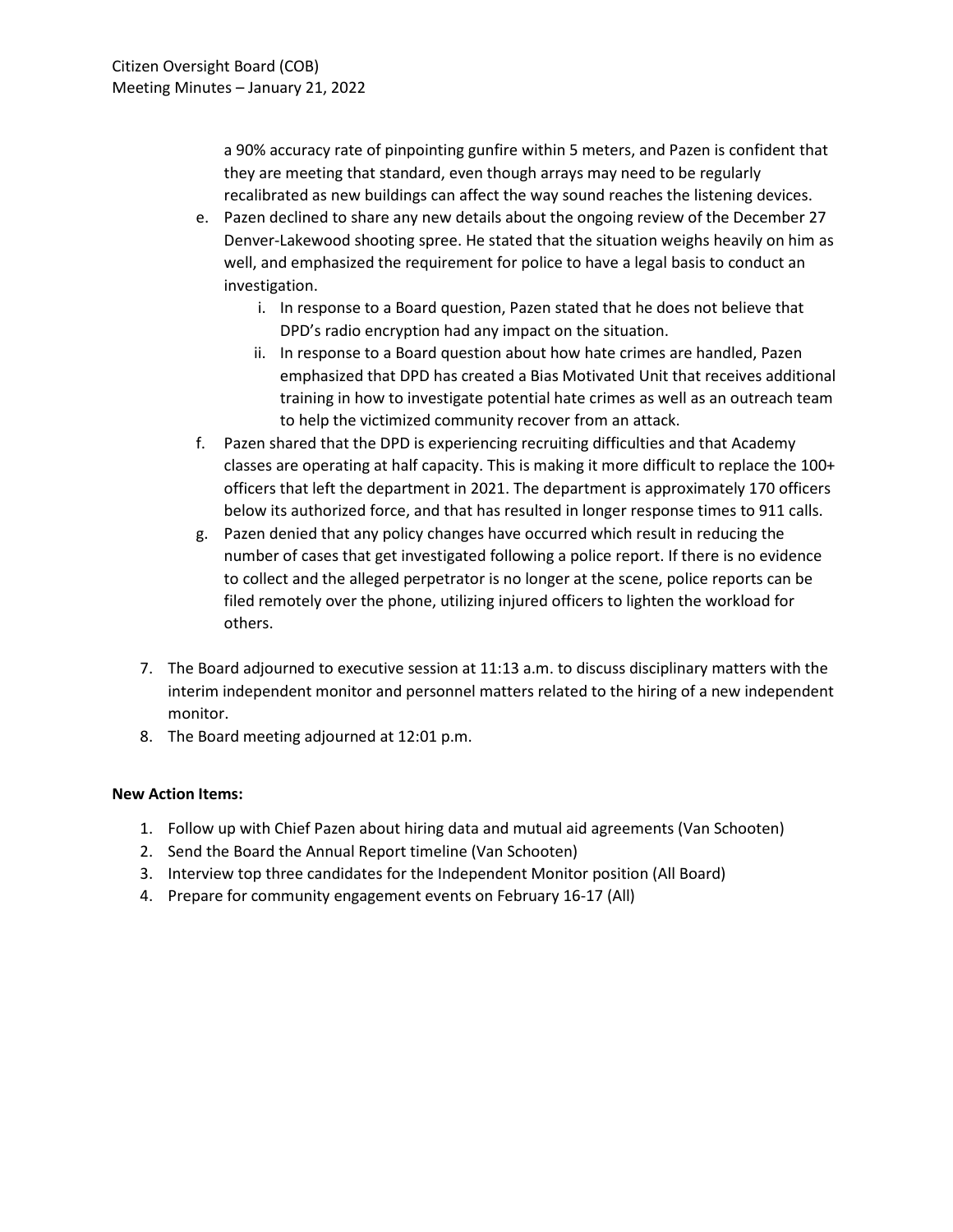Citizen Oversight Board (COB) Meeting Minutes – February 4, 2022

**Present:** Apryl Alexander, Nikki Braziel, Karen Collier, Molly Gallegos, Al Gardner, Julia Richman, Stefan Stein



**Absent**: Katina Banks, Terrance Carroll

**Others present:** Daniel Van Schooten, Board Administrator Gregg Crittenden, Office of the Independent Monitor (OIM) Interim Monitor Elise Rahn, Department of Public Safety (DOS) Community & Government Affairs Manager Armando Saldate III, DOS Executive Director

- 1. Chair Julia Richman called the meeting to order at 10:02.
- 2. The minutes from the January 21, 2022 meeting were approved.
- 3. Richman thanked Molly Gallegos for her five years of service on the Board and wished her well, as City Council plans to appoint her replacement next week. Several additional Board members also shared their appreciation for Gallegos's contributions to the Board and thanked her for her continued service to the Board after she submitted her resignation in 2021.
- 4. Richman shared an update related to the hiring of a new Independent Monitor. The Board issued a press release earlier in the week announcing the three finalists for the position of Independent Monitor. Richman has also continued to meet with community organizations to plan for the public virtual events on the evenings of February 16 and 17 where community members may meet and provide input on the candidates.
- 5. Board Administrator Daniel Van Schooten shared the status of the Board's preparation of its annual report.
- 6. Executive Director of Public Safety (EDOS) Armando Saldate III shared the following:
	- a. His priorities for DOS in 2022
		- i. Saldate shared that he does not have a signature platform for change to DOS, but rather wants to amplify the projects that have been working well under the three previous executive directors. He plans to prioritize those initiatives and incorporate them into official policies so that they can be sustained long-term and consistently enforced.
		- ii. Another of Saldate's priorities is bringing stability to a department that has had several difficult years. This includes stabilizing the department's relationship with the community, especially when it comes to the public safety response to homelessness.
		- iii. Yesterday, Mayor Michael Hancock announced a "2022 Public Safety Action Plan" to address rising crime rates in Denver. Saldate emphasized that "we can't arrest our way out of" this problem and that the department needs to be very careful that its efforts to reduce crime do not disparately impact communities of color. Saldate stated that the murder of George Floyd had a large impact on him, and he is aware that historical police practices have had a disproportionate impact on communities of color.
		- iv. Saldate also shared his desire to enhance the visibility of DOS and he and his staff plan to attend community events and get feedback and ideas from community members. Saldate also wishes to improve transparency of law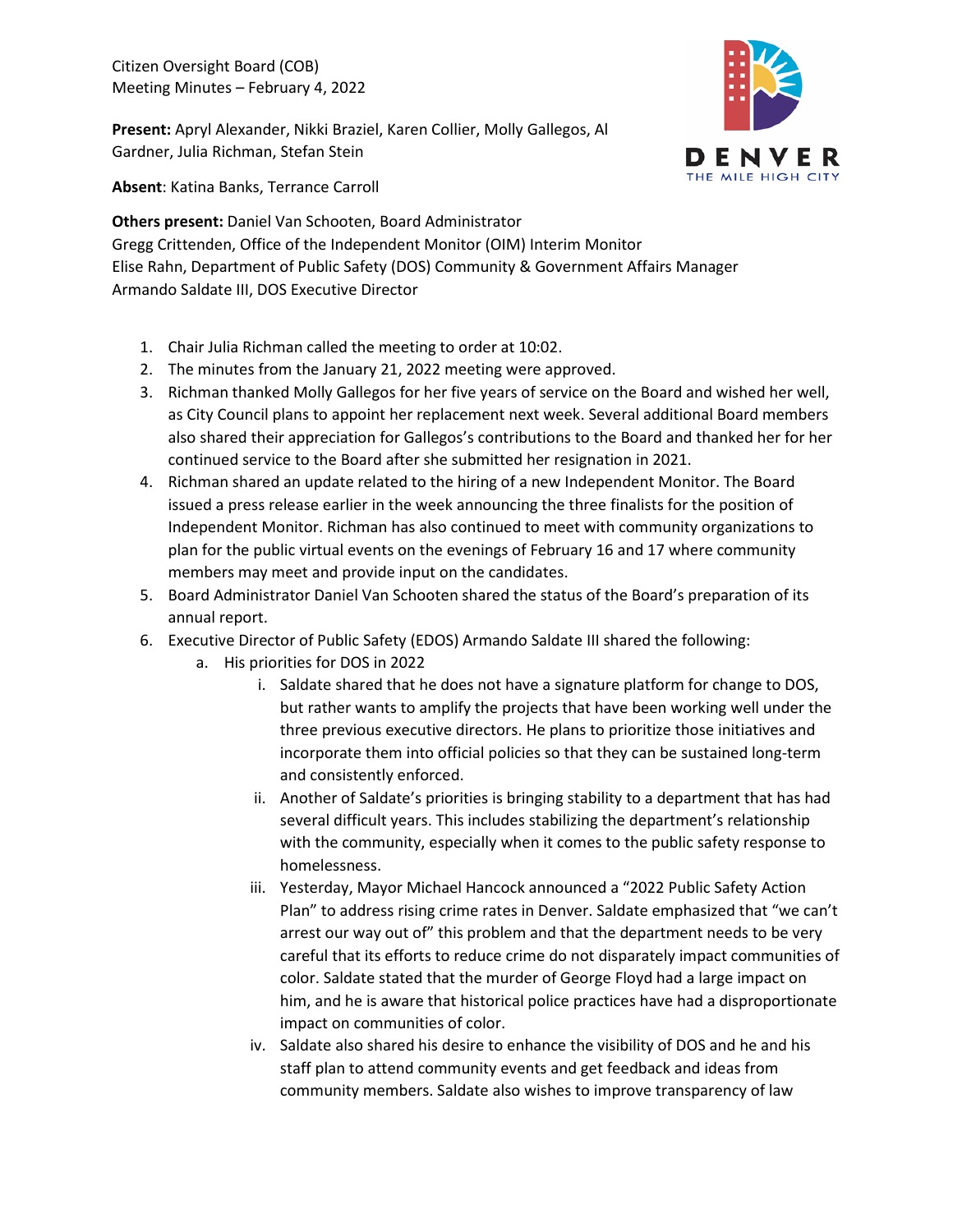enforcement practices and work collaboratively with the Citizen Oversight Board. If something bad happens, being transparent preserves trust and allows for collaboration which leads to better solutions.

- b. Staffing
	- i. Saldate shared that low staffing concerns are not just limited to the Police and Sheriff Departments, but also the 9-1-1 Call Center and even the Fire Department, which has not usually had problems with recruitment.
	- ii. The Denver Sheriff Department (DSD) has streamlined its hiring process, reducing the hiring timeline from 140 days to 67 days on average. It is also looking at streamlining its Academy timelines.
	- iii. The Denver Police Department (DPD) has just been authorized for a 40-person class of lateral officers from other jurisdictions in the Denver metro area. Saldate is working with the Civil Service Commission to help streamline their overall hiring processes as well.
	- iv. Saldate shared that the first policy he implemented when he became the leader of DOS was a "lived experience" policy. This allows for people with imperfect pasts (e.g., addiction, criminal record) not to be automatically disqualified from joining law enforcement. Saldate stated that it is important to take a holistic approach to considering candidates for law enforcement positions. People who have learned from and overcome "lived experiences" could be more effective officers than those who don't have such experiences.
	- v. Saldate is also working on retention initiatives for law enforcement through monetary bonuses and ensuring that employees have the mental health resources they need. Sheriff Elias Diggins has declared 2022 as the "Year of Retention" for DSD.
- c. The Street Enforcement Team (SET) is trained and has been conducting outreach efforts, but has not yet begun enforcement operations. Saldate does not want SET to begin enforcement operations until they have clearly identifiable uniforms, but the uniforms have been significantly delayed due to ongoing supply chain issues. Issuing tickets is intended to be the team's last resort, as they will prioritize connecting individuals with resources and alternative options.
- d. Saldate shared several updates related to the IAPro discipline databases.
	- i. DOS hopes to purchase a version of the database software for the DSD to handle grievances, as well as purchase a public-facing module currently being used by the DPD and DOS's Public Integrity Division (PID).
	- ii. Saldate is continuing to work with DPD leadership to give the Board direct access to the DPD's version of the IAPro discipline database.
	- iii. Saldate has ensured that Van Schooten has the highest access level within PID's version of IAPro.
- e. Saldate shared updates on several internal policies:
	- i. The DSD Notification policy was implemented in August 2021.
	- ii. The PID's operational policies have not yet been implemented but have been sent to the City Attorney's Office for review. Saldate promised to provide any revised policy drafts to OIM and the Board.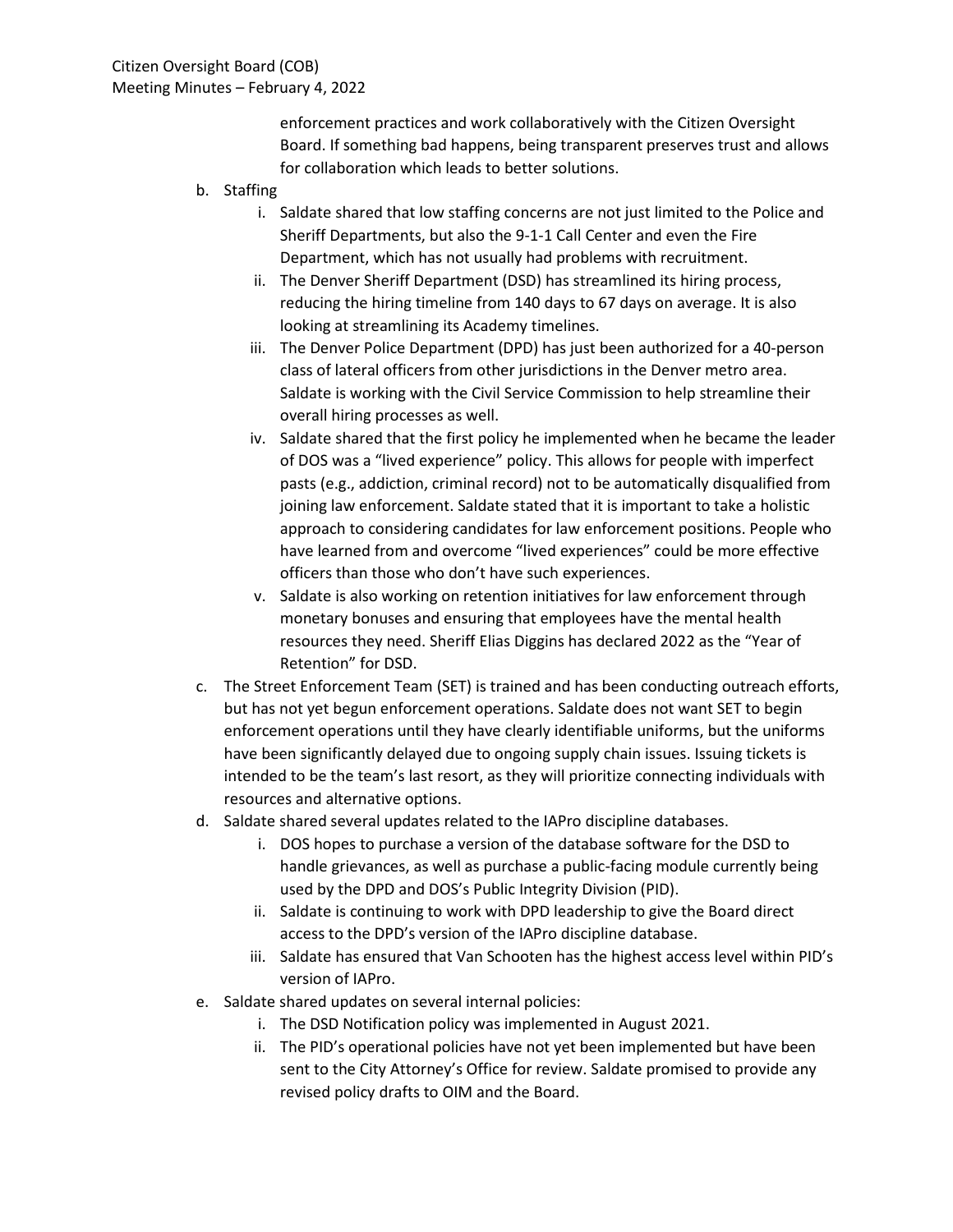Citizen Oversight Board (COB) Meeting Minutes – February 4, 2022

- iii. Despite the lack of formal policies, the PID has incorporated several of the anticipated changes into their current standard practices.
- f. Saldate is also working to rebuild DOS's relationship with the Reimagine Policing and Public Safety Task Force. He is focusing on improving dialogue and communication about what is already being done, what can be done better, and what can't be done one way but might be able to be done in a different way.
- 7. Board members shared the following recommendations with Saldate, who expressed general agreement with them:
	- a. While innovation is important, it can lead to problems if attention isn't also paid to ensuring the proper execution of those innovations.
	- b. Given the large number of open officer/deputy positions, we should consider reallocating some of those unused resources toward alternative solutions that are easier to implement or so that the burden on existing officers and deputies is reduced.
	- c. DOS should partner with harm reduction organizations to reduce the public burden caused by second- and third-level consequences of drug use.
- 8. The Board adjourned to executive session at 11:05 a.m. to discuss disciplinary matters with the interim independent monitor and deliberative matters regarding the annual report.
- 9. The Board meeting adjourned at 11:59 a.m.

- 1. Follow up on Board's access to DPD's version of IAPro (Van Schooten)
- 2. Prepare for community engagement events on February 16-17 (All)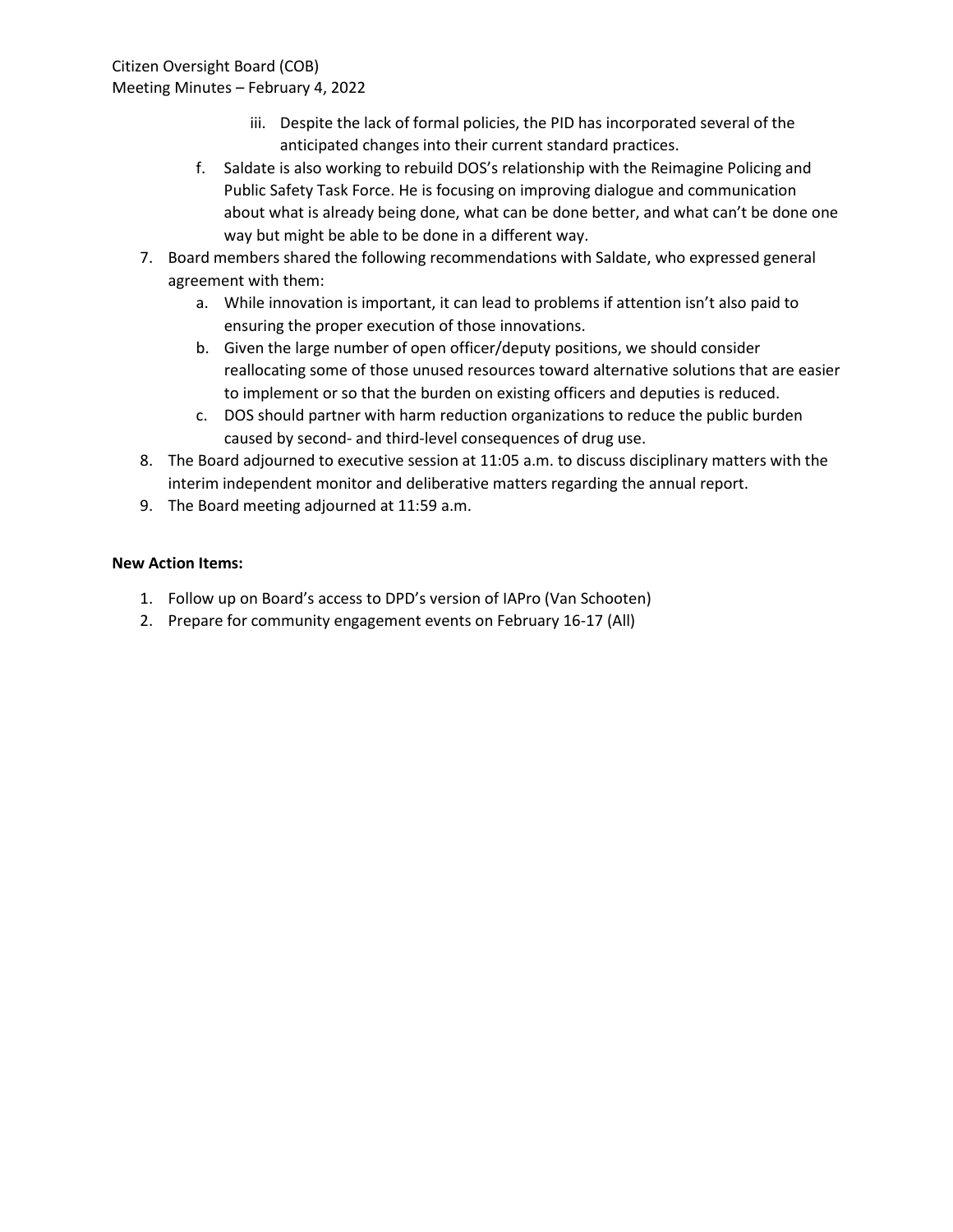Citizen Oversight Board (COB) Meeting Minutes – February 18, 2022

**Present:** Apryl Alexander, Katina Banks, Nikki Braziel, Terrance Carroll, Karen Collier, Al Gardner (open session only) Larry Martinez, Julia Richman, Stefan Stein



### **Absent**: None

**Others present:** Daniel Van Schooten, Board Administrator Gregg Crittenden, Office of the Independent Monitor (OIM) Interim Monitor Elias Diggins, Denver Sheriff Department (DSD) Sheriff

- 1. Chair Julia Richman called the meeting to order at 10:01.
- 2. The minutes from the February 4, 2022 meeting were approved.
- 3. Richman welcomed new Board member Larry Martinez to his first meeting. Martinez briefly introduced himself.
- 4. Richman shared a brief update on the hiring process for the new Independent Monitor. The two community events with the candidates this week were well attended with a total of approximately 130 attendees. The candidates will complete their meetings with city employee stakeholders in the next few days, after which the Board will discuss its next steps.
- 5. Board Administrator Daniel Van Schooten shared the status of the Board's preparation of its annual report.
- 6. DSD Sheriff Elias Diggins shared the following about initiatives in the Mayor's 2022 Public Safety Action Plan:
	- a. Crisis Response Team
		- i. The Crisis Response Team began operating in the Downtown Detention Center (DDC) on February 7, 2022, and will expand to the Denver County Jail in the next few months under the supervision of Dr. Nikki Johnson. The team is composed of mental health practitioners employed by DSD that will work alongside deputies.
		- ii. The Crisis Response Team is unable to prescribe medications or execute involuntary mental health holds, known as an "M1 holds." The Crisis Response Team will work collaboratively with Denver Health which is responsible for providing medical services to persons in custody.
	- b. Criminal Charges Filing Team
		- i. The Criminal Charges Filing Team is composed of six full time DSD employees who will complete Peace Officer Standards & Training (POST) certification. The team will likely begin operating in the Fall and will have the authority to file new charges against people in custody without involving the Denver Police Department (DPD) and pulling a police officer off the street.
		- ii. In 2021, an average of 13 criminal charges per month were filed against people in DSD's custody, for which a police officer had to respond each time. Diggins did not know the approximate percentage of charges filed by inmates vs. deputies but committed to provide this historical information to the Board. The number of charges will likely increase, as deputies have been hesitant to initiate charges knowing that it would take an officer off the street.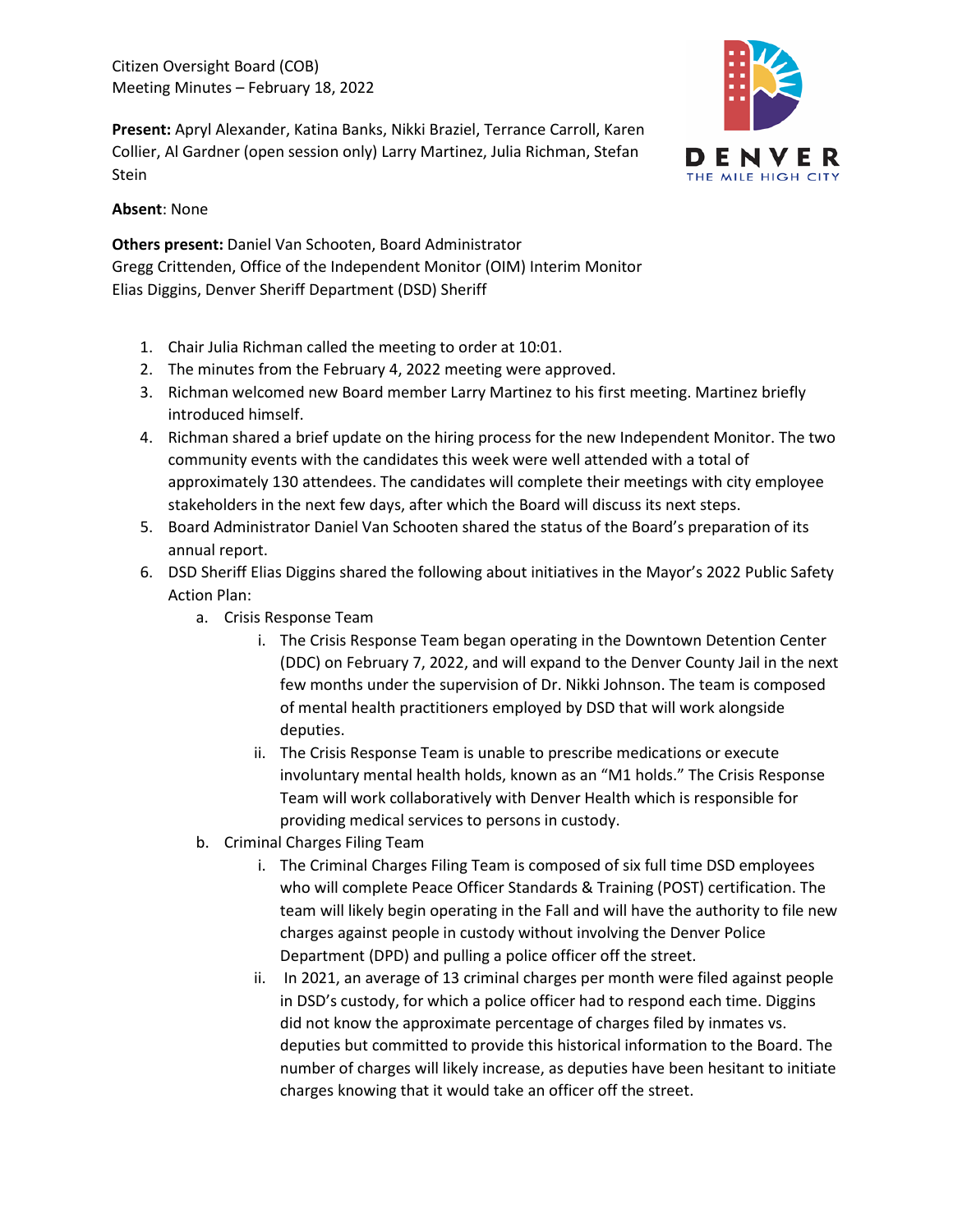- iii. The team's scope will be limited to charging minor offenses such as "simple assaults" or possession of contraband. DPD will still handle charges involving more serious offenses.
- iv. The team will be able to handle other tasks, but their primary responsibility will be filing charges.
- v. Diggins believes the creation of this team will improve DSD retention efforts as it will provide deputies with broader law enforcement responsibilities.
- vi. Any deputy who uses the threat of additional charges in order to intimidate an inmate into not filing a grievance will be subject to discipline.
- c. Medication Assisted Treatment (MAT) Program
	- i. The DSD plans to scale up its MAT program, enabling it to serve more participants and improve the programming. The goal of the program is to help inmates overcome addiction and thereby improve their quality of life and reduce recidivism.
	- ii. Meetings with internal stakeholders and Denver Health & Hospital Authority personnel about how to go about creating a pod dedicated to this program will begin next week.
- 7. Diggins also shared that he is "absolutely" satisfied with the overall quality of medical care provided by Denver Health to inmates. He believes that Denver Health provides as good or better service than is available in other jail settings around the country. As a local community provider, they can also continue to provide services to individuals after they are released from custody.
- 8. The in-custody death of Leroy Taylor on February 9 is being investigated by three entities: DPD is conducting an investigation into any potential criminal conduct, the Administrative Investigations Unit (AIU) of the Department of Public Safety is investigating any violations of policy by DSD deputies, and Denver Health is conducting an internal investigation.
	- a. Diggins will have access to all three reports, and the Board encouraged him to make all of them available to the OIM.
- 9. Questions about the role of the Charge Nurse or any other medical personnel involved in the Taylor matter are best directed to Denver Health. Diggins said he is happy to connect the Board with Denver Health in order to review its policies and procedures.
- 10. In response to a question from a community member attending the meeting, Diggins shared that prices in the jail commissary are comparable to nearby local convenience store prices and that while phone calls in the jail are not free, they are the cheapest in the metro area at "point zero eight cents per minute." (This was later clarified via email to be \$0.08 per minute.)
- 11. The Board adjourned to executive session at 10:59 a.m. to discuss disciplinary matters with the interim independent monitor and deliberative matters regarding the annual report.
- 12. The Board meeting adjourned at 12:00 p.m.

- 1. Request data on training plans for the DSD Criminal Charges Filing Team (Van Schooten)
- 2. Set up data reporting plan on charge filing once the filing team is operational (Van Schooten)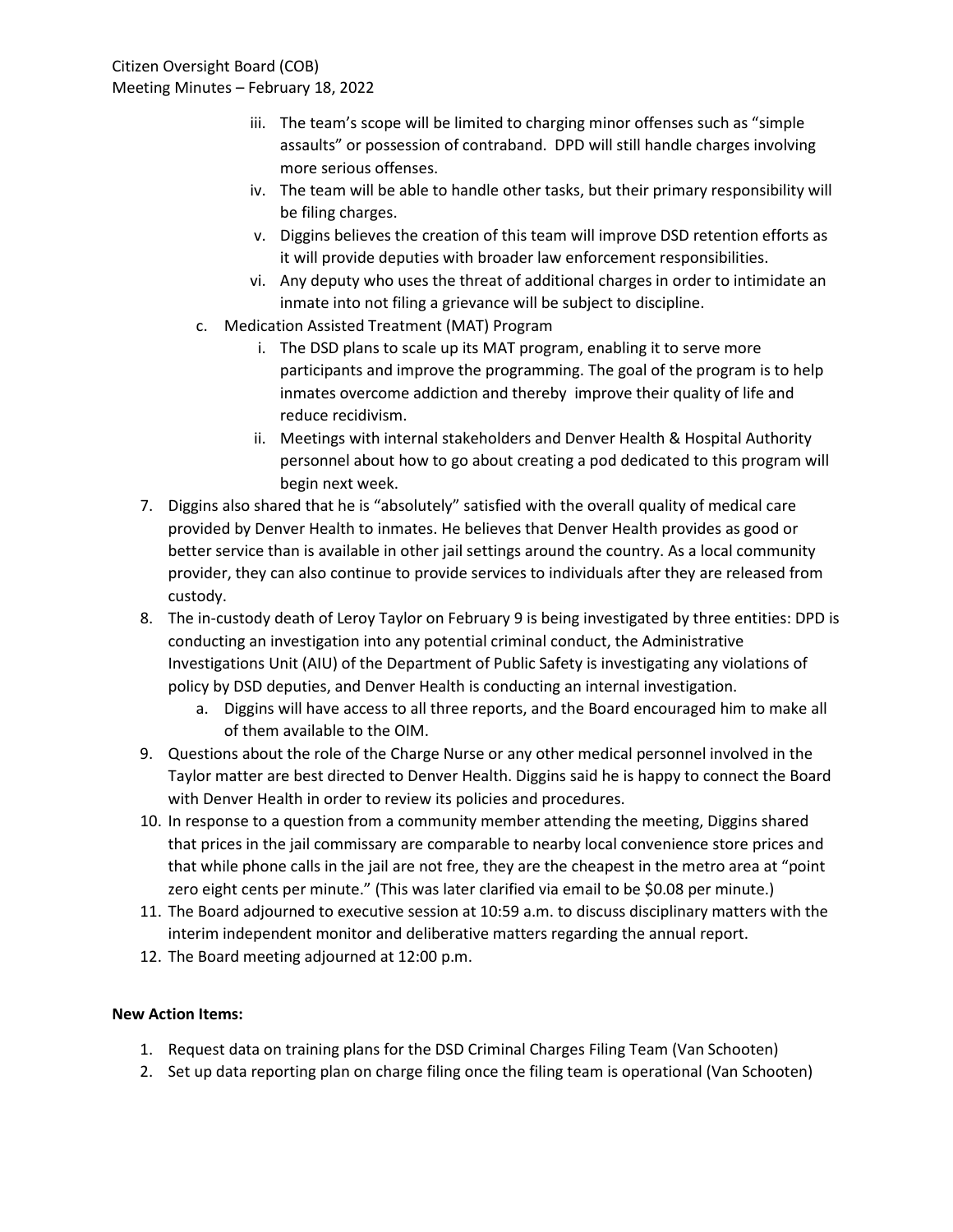Citizen Oversight Board (COB) Meeting Minutes – February 18, 2022

- 3. Request historical data on how many criminal charges were initiated by inmates vs. deputies (Van Schooten)
- 4. Confirm that OIM will receive a copy of all three reports in connection with the investigation of the death of Leroy Taylor (Van Schooten)
- 5. Draft an agenda for a future meeting with Denver Health (Van Schooten)
- 6. Submit ratings on OIM performance for the annual report (All Board)
- 7. Review community feedback and discuss next steps in the Independent Monitor hiring process (Board)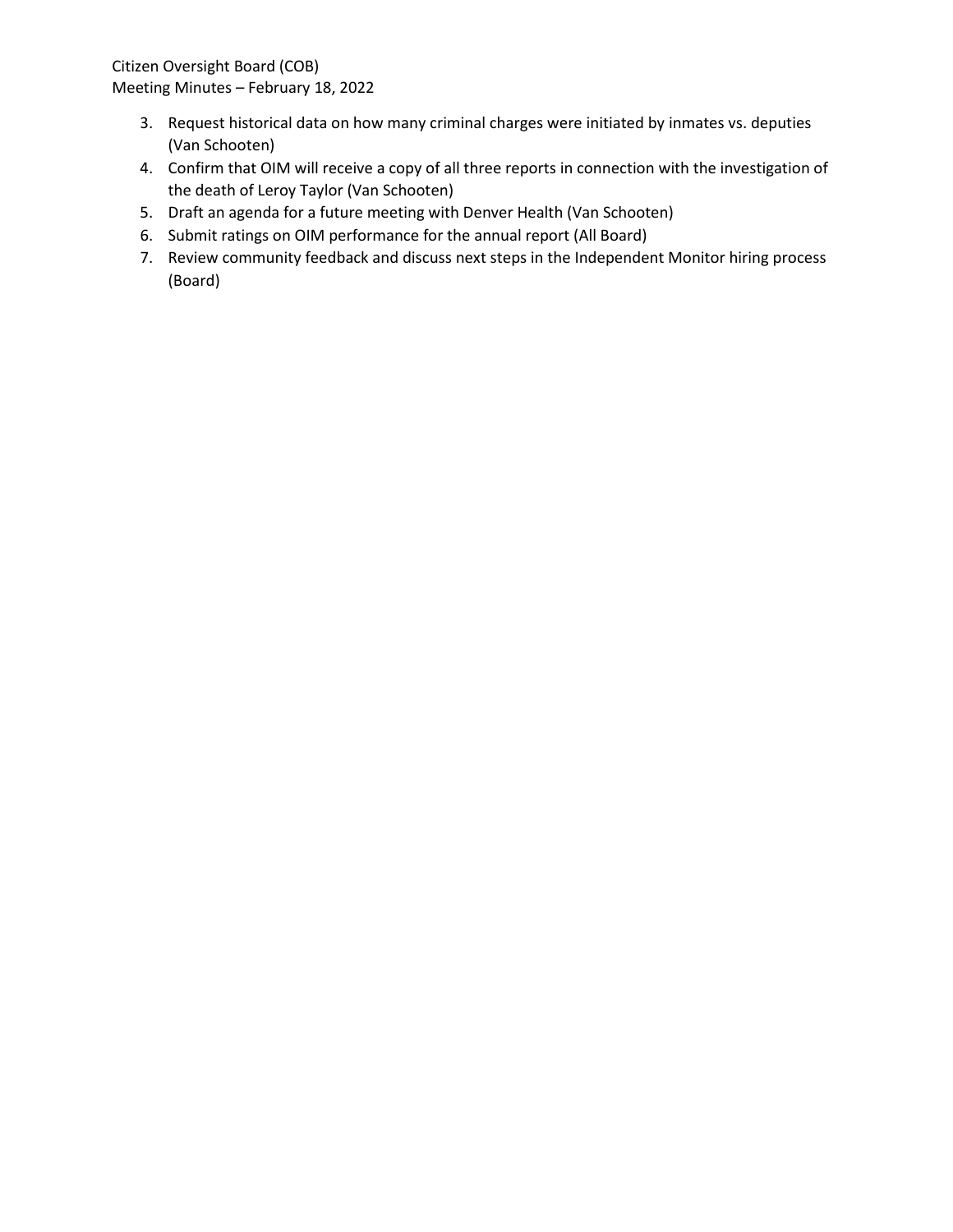Citizen Oversight Board (COB) Meeting Minutes – March 4, 2022

**Present:** Apryl Alexander, Katina Banks, Nikki Braziel (executive session only), Terrance Carroll, Karen Collier, Larry Martinez, Julia Richman, Stefan Stein



**Absent**: Al Gardner

**Others present:** Daniel Van Schooten, Board Administrator Gregg Crittenden, Office of the Independent Monitor (OIM), Interim Monitor Thomas Hernandez, TRIBE Recovery, Founder

- 1. Chair Julia Richman called the meeting to order at 10:00 a.m.
- 2. The minutes from the February 18, 2022 meeting were approved.
- 3. Richman discussed the Board's decision to continue the search for a new Independent Monitor. She also shared several steps she has taken to address issues concerning how the Board should move forward with the search process.
- 4. Richman shared that the COB's Nominating Committee has submitted to City Council a slate of three candidates to fill Katina Banks's position on the Board.
- 5. Richman shared that City Council is looking to fill a position on the Civil Service Commission, which plays a role in the hiring, promoting, and discipline of uniformed staff of the Denver Police and Fire Departments.
- 6. Richman shared that the National Association for Civilian Oversight of Law Enforcement (NACOLE) has set the dates for its 2022 conference for September 11 – 15, in Fort Worth, Texas.
- 7. Richman shared that the Board has scheduled a Quarterly Public Forum on March 23<sup>rd</sup> and likely topics include the Board's annual report, the decision to continue the Independent Monitor search, and the Board's priorities for the rest of 2022.
- 8. Board Administrator Daniel Van Schooten shared the status of the Board's preparation of its annual report.
- 9. Community member Thomas Hernandez shared his concerns about how the Denver Sheriff Department (DSD) handled the in-custody death of Leroy Taylor, and his desire to see systemic changes made in connection with the health care provided to inmates in the custody of DSD, including better access to medical care for COVID-positive housing pods.
- 10. The Board adjourned to executive session at 10:29 a.m. to discuss disciplinary matters with the interim independent monitor and deliberative matters regarding the drafting of the annual report.
- 11. The Board meeting adjourned at 12:00 p.m.

- 1. Submit 2021 Annual Report to the City Council on March 15, 2022 (All)
- 2. Prepare agenda for March 23 quarterly public forum (Van Schooten for Board review).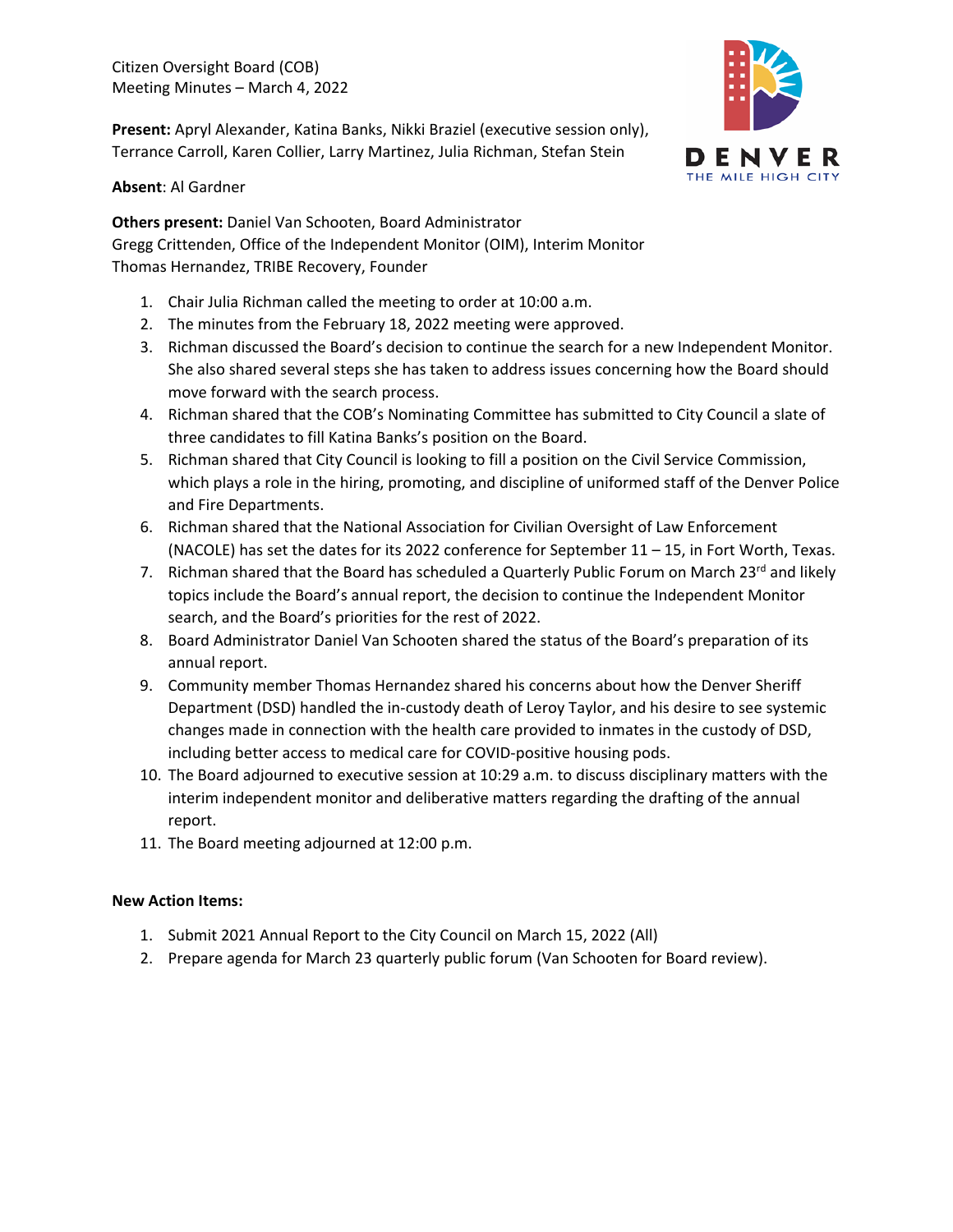Citizen Oversight Board (COB) Meeting Minutes – March 18, 2022

**Present:** Apryl Alexander (open session only), Katina Banks, Karen Collier, Larry Martinez, Julia Richman, Stefan Stein



**Absent**: Nikki Braziel, Terrance Carroll, Al Gardner

**Others present:** Daniel Van Schooten, Board Administrator Gregg Crittenden, Office of the Independent Monitor (OIM), Interim Monitor Desmond Fulton, Denver Fire Department (DFD), Chief Kathleen Vredenburgh, DFD Deputy Chief Wendi Moeder, DFD Administration Division Chief

- 1. Chair Julia Richman called the meeting to order at 10:02 a.m.
- 2. The minutes from the March 4, 2022 meeting were approved.
- 3. Richman shared the following updates:
	- a. Richman is working on forming a new Screening Committee for the Independent Monitor hiring process. She has also issued a request for proposals to multiple potential recruiters with a deadline of today. Board members Stefan Stein and Karen Collier volunteered to assist in evaluating recruiter proposals.
	- b. Richman noted that the Board's annual report was published on Tuesday, March 15 and thanked the Board and its Administrator Daniel Van Schooten for their efforts in preparing the report.
	- c. Richman shared that the National Association for Civilian Oversight of Law Enforcement (NACOLE) is accepting session proposals until April 15 for its annual conference this September.
	- d. Richman shared that the Board has scheduled a Quarterly Public Forum on March 23rd and the agenda includes updates on the Monitor search, the Board's annual report, and updated data regarding the Denver Police Department's (DPD) protest-related discipline cases.
	- e. Richman shared that the Board has an opportunity to present its annual report to the City Council's Safety Committee on April 13, 20, or 27<sup>th</sup>, and asked Board members to check their availability if they wish to attend.
- 4. The leadership team of the DFD provided an overview of the department's responsibilities, operations, and its complaint and commendation process.
	- a. The DFD has 1072 authorized positions and responded to 125,000 incidents in 2021. 65% (approximately 81,000) of those calls were for emergency medical services (EMS), 13,294 calls were automobile accidents, and 5,700 were fire related.
	- b. The DFD operates 39 fire houses and has a goal of responding to calls within four minutes of being dispatched.
	- c. The DFD's internal affairs team processed 57 cases in 2021, of which:
		- i. 44% were not sustained/unfounded
		- ii. 3% resulted in non-disciplinary corrective action
		- iii. 19% resulted in a verbal reprimand
		- iv. 18% resulted in a written reprimand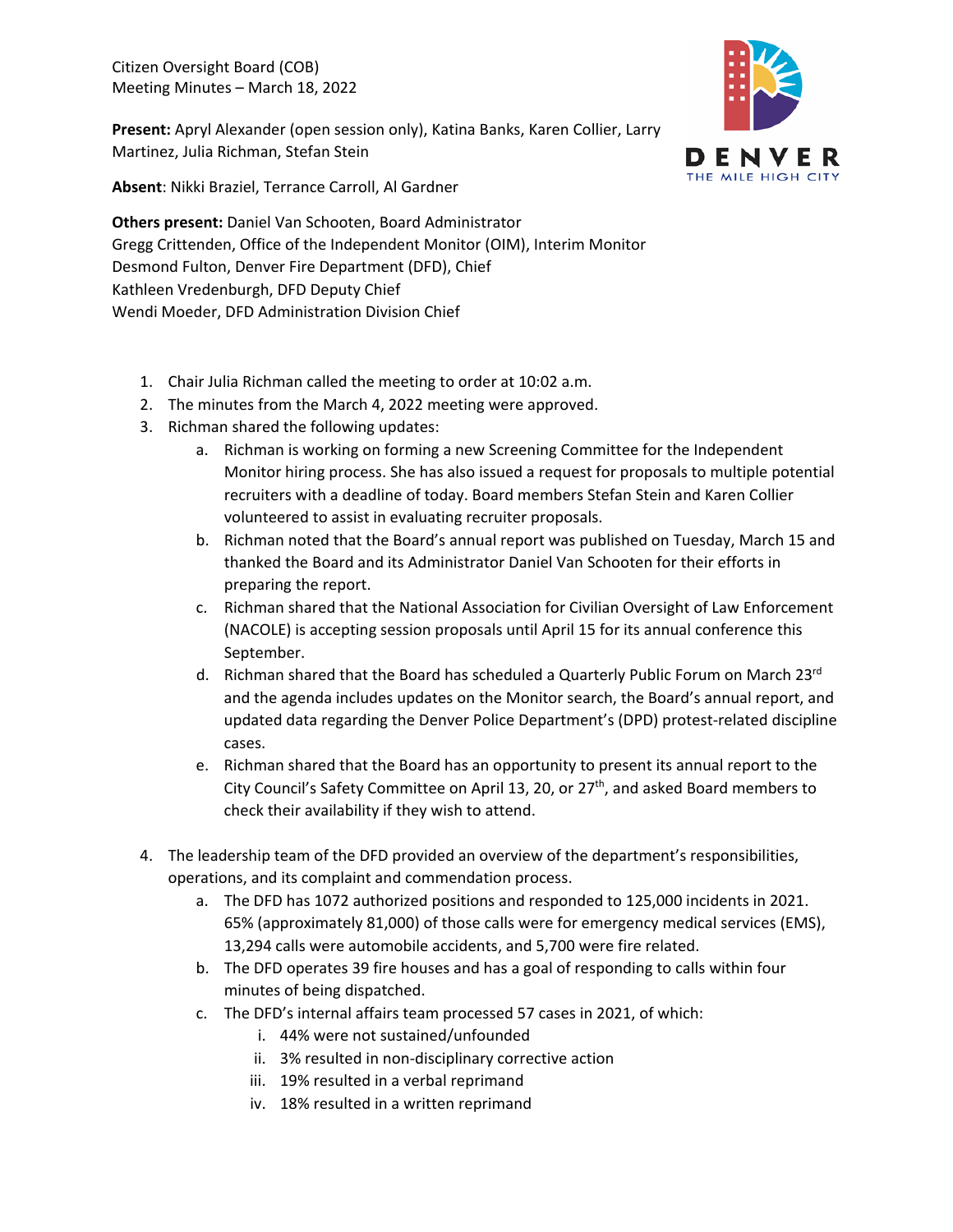- v. 16% resulted in a contemplation of discipline (penalties more serious than reprimand)
- vi. Approximately 80% originated internally and 20% originated externally
- d. Commendations and complaints can both be submitted via the DFD website. The department's goal is to handle most complaints within 15 business days: 5 days for correct routing, 5 days for inquiry, and 5 days for a disciplinary determination. More serious cases may take longer, but generally have findings within 30 days.
- e. If a disciplinary case involves a fire investigator (someone who carries a badge and a gun), the DFD ensures that OIM is directly notified of that case and able to monitor its process as appropriate.
	- i. Given the small number of fire investigators on staff, such cases are rare and the last one took place approximately five years ago.
	- ii. Fire investigators are similar to detectives and are not legally required to use body-worn cameras.
- f. The DFD operates a multi-tiered system in which DFD employees who arrive first to a call are able to provide basic life support. Advanced life support is provided by Denver Health paramedics whose goal is to arrive within 9 minutes and are responsible for transport.
- g. The DFD's objective is to not just be in the community but be part of the community. Increased contacts and trust will not only improve recruiting but also fire safety in the community.
- h. The DFD makes significant efforts to ensure that disadvantaged applicants have opportunities to succeed. Examples include mentoring sessions focused on the written test, training sessions for the physical test, and pre-academy "hands-on" sessions for those who want more time to familiarize themselves with equipment and techniques.
- i. Chief Fulton is aware of three resignations related to the vaccine mandate. Approximately 90% of DFD personnel were vaccinated prior to the mandate and most of the remainder received an exemption.
- j. The DFD does participate in sweeps of homeless encampments, but usually only to ensure that propane, butane, and other hazardous materials are properly handled.
- 5. The Board adjourned to executive session at 11:15 a.m. to discuss confidential disciplinary matters with the interim Independent Monitor.
- 6. The Board meeting adjourned at 11:55 p.m.

# **New Action Items:**

1. Prepare for the March 23 Quarterly Public Forum. (All)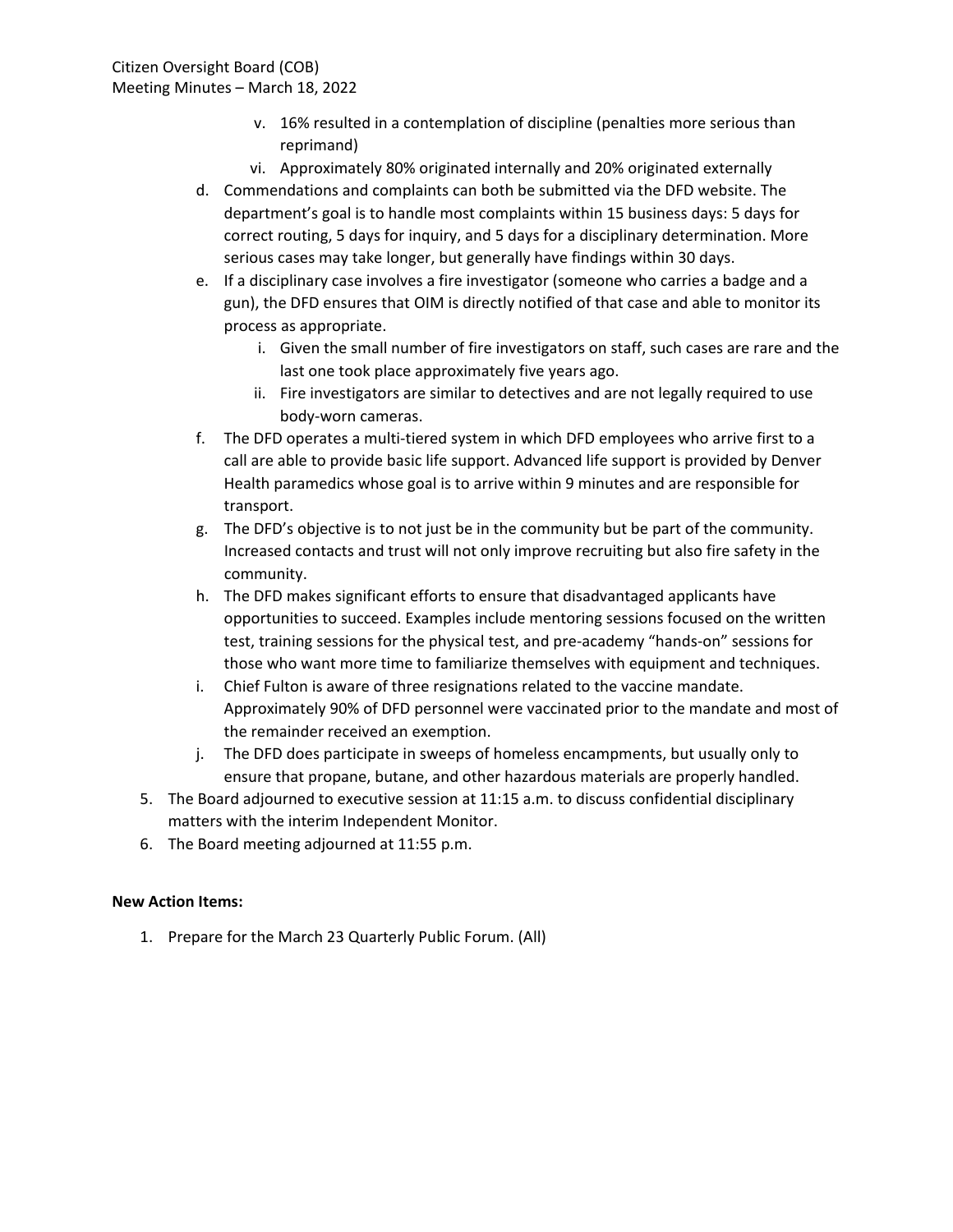Citizen Oversight Board (COB) Meeting Minutes – April 1, 2022

**Present:** Apryl Alexander, Katina Banks (open session only), Nikki Braziel (open session only), Terrance Carroll, Karen Collier, Larry Martinez, Stefan Stein



**Absent**: Al Gardner, Julia Richman

**Others present:** Daniel Van Schooten, Board Administrator Matt Buttice, Office of the Independent Monitor (OIM) Policy & Operations Director Gregg Crittenden, OIM Interim Monitor Elise Rahn, Department of Public Safety (DOS) Community & Government Affairs Manager Armando Saldate III, DOS Executive Director

- 1. Vice Chair Apryl Alexander called the meeting to order at 10:02 a.m.
- 2. The minutes from the March 18, 2022 meeting were approved.
- 3. Alexander shared the following updates:
	- a. Board Chair Julia Richman, and board members Karen Collier and Stefan Stein, have reviewed proposals from potential search firms/recruiters and selected one to utilize in the continued search for an Independent Monitor. Richman is continuing to work on forming a new Screening Committee.
	- b. The Board will be presenting its annual report to the City Council's Safety Committee on April 20. Board members interested in participating should reach out to Richman and Board Administrator Daniel Van Schooten.
	- c. The Mayor has appointed Tymesha Watkins to the Citizen Oversight Board Nominating Committee, filling the vacancy left by Rev. Katherine Farley.
- 4. Executive Director of Public Safety (EDOS) Armando Saldate discussed the following topics:
	- a. Saldate acknowledged the three recommendations for the DOS included in the Board's 2021 Annual Report and responded to each.
		- i. In response to the Board's recommendation to promptly implement formal policies for the DOS's Public Integrity Division (PID), Saldate agreed with the recommendation. He stated that the City Attorney's Office currently has the draft policies and promised to promptly set up a meeting between the DOS, the Board, OIM, and the City Attorney's Office to identify any remaining steps or revisions and create a timeline for implementation. He also agreed to ensure that all parties have a chance to review the latest version of the draft policies prior to the meeting.
		- ii. In response to the Board's recommendation to grant OIM direct access to the vast majority of content stored in the evidence.com database, Saldate stated that the DOS is looking into the specific legal and technical limitations that may apply. Saldate did not provide a final response to the recommendation, but stated that he appreciates the transparency and oversight implications of granting OIM direct access to the database.
		- iii. In response to the Board's recommendation to establish working groups focused on improving recruitment and retention within each DOS department, Saldate stated that the Denver Sheriff Department (DSD) had already created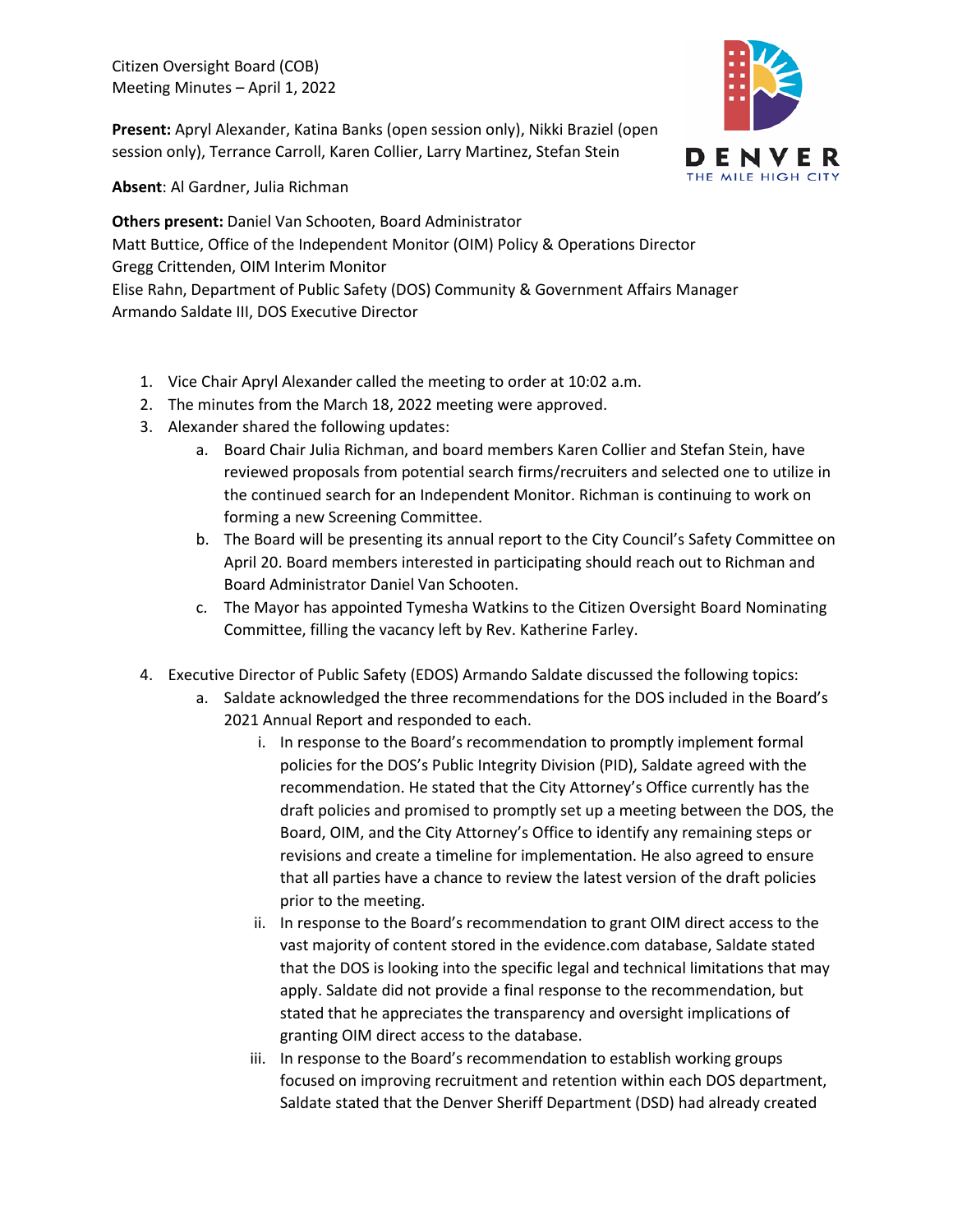one. He added that the Denver Police Department (DPD) was likely to create one soon, especially after experiencing difficulties in recruiting for their latest academy class. Saldate expressed appreciation for the Board's attention to the staffing shortage and shared that addressing it is one of his top priorities. He also invited the Board to be involved in the working groups.

- b. Saldate provided background information on why body cameras are not currently set to include audio in their pre-activation buffer recordings. Among the factors considered in making the initial decision not to include audio in the recordings were privacy concerns, battery life concerns, and the fact that most other jurisdictions do not include audio in their buffer recordings.
	- i. Saldate asked if the Board wanted him to gather additional information and handle this as a recommendation from the Board to include audio in the preactivation buffer recordings. The Board members present responded affirmatively.
- c. Saldate shared that the Board's access to DPD's instance of IAPro (via the Board's administrator) should be completed soon. He attributed part of the delay to an internal miscommunication which has been resolved.
- 5. Interim Independent Monitor Gregg Crittenden presented an overview of the OIM's 2021 Annual Report.
	- a. The DPD saw a 36% decrease in community complaints and a 7% increase in internal complaints in 2021. Over the course of the year, 328 commendations were awarded to officers while 1 officer was terminated, 7 officers resigned or retired with an investigation pending, and 18 officers received suspensions.
	- b. The DSD saw a 15% decrease in community complaints and a 5% increase in internal complaints. Over the course of the year, 42 commendations were awarded to deputies while 2 deputies were terminated, 6 deputies resigned or retired with an investigation pending, and 38 deputies received suspensions.
		- i. Crittenden also highlighted that the OIM discovered in 2021 that the PID was referring some complaints back to the DSD for self-investigation rather than opening a formal investigation and entering the case into IAPro.
	- c. There were 7 DPD officer-involved shootings in 2021, all of which still had pending investigations. There were no recorded shootings by DSD deputies in 2021.
	- d. There were 9 "non-medical" deaths of inmates while in DSD custody in 2021. The investigations into 2 of the deaths have been completed with no policy violations identified, while the other 7 remain pending. One individual died of a self-inflicted gunshot wound while in contact with DPD officers. The investigation into that incident remains active.
- 6. The Board adjourned to executive session at 10:57 a.m. to discuss confidential disciplinary matters with the interim Independent Monitor.
- 7. The Board meeting adjourned at 11:49 a.m.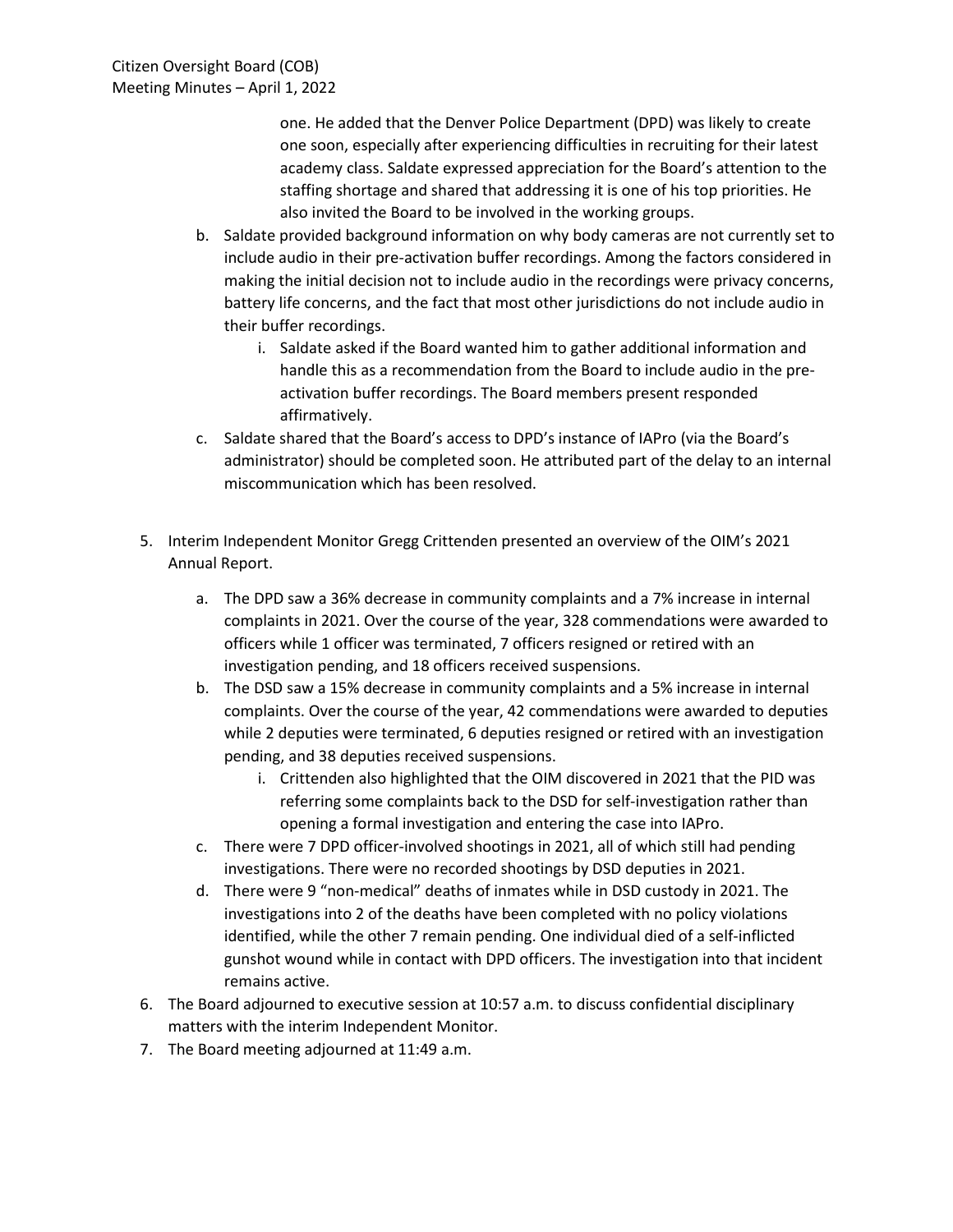- 1. Schedule a meeting between DOS, CAO, and COB/OIM to set a timeline for PID policy approval and implementation. Ensure that all parties have the latest version of the policies prior to the meeting. (Van Schooten)
- 2. Follow up with the DOS as they collect & share additional information on the potential costs/barriers of including audio in body worn camera buffer recordings. (Van Schooten)
- 3. Follow up with the DOS as they collect & share additional information about recruitment/retention working groups (especially the frequency/duration of meetings) so the Board can determine its desired level of involvement. (Van Schooten)
- 4. Confirm with Saldate once the Board Administrator has access to DPD's instance of IAPro. (Van Schooten)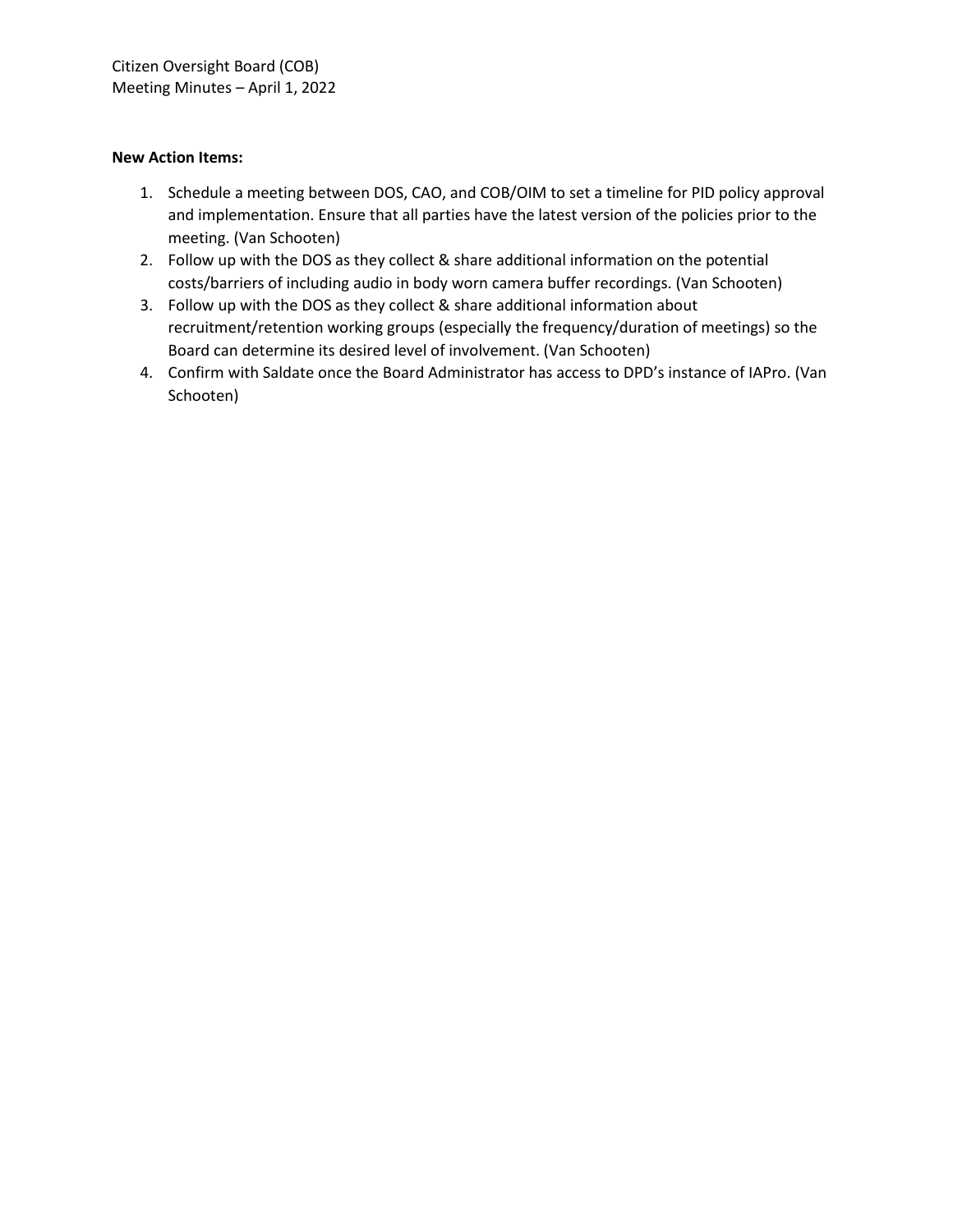Citizen Oversight Board (COB) Meeting Minutes – April 15, 2022

**Present:** Apryl Alexander, Terrance Carroll (open session only), Karen Collier, Al Gardner, Larry Martinez, Julia Richman, Stefan Stein



**Absent**: Katina Banks, Nikki Braziel

**Others present:** Daniel Van Schooten, Board Administrator Gregg Crittenden, Office of the Independent Monitor (OIM) Interim Monitor Paul Pazen, Denver Police Department (DPD) Chief

- 1. Chair Julia Richman called the meeting to order at 10:02 a.m.
- 2. The minutes from the April 1, 2022 meeting were approved.
- 3. Richman shared the following updates:
	- a. Richman is working on forming a new Screening Committee for the Independent Monitor hiring process. She is also working through the city's procurement process to get the contract approved for the search firm selected by the Board to help solicit and review candidates for the Independent Monitor position.
- 4. Administrator Daniel Van Schooten shared that Richman will be presenting the Board's 2021 Annual Report to the City Council Safety Committee between 10:30am and 12pm next Wednesday, April 20.
- 5. Vice Chair Apryl Alexander announced that she has accepted a position at the University of North Carolina – Charlotte, and regretfully will no longer be eligible to serve on the Board when she moves out of Denver. As such, she has submitted her resignation from the Board, effective at the end of July.
- 6. The Board discussed several topics with DPD Chief Paul Pazen:
	- a. Pazen stated that Matt Lunn from the DPD would send the text of any active mutual aid agreements to the Board.
	- b. Pazen talked about the DPD's staffing challenges at length, describing the situation as "horrible" and that in the best-case scenario, the DPD could be back to full staffing in three years. In 2021, 145 officers left the DPD, almost double the annual average of 78 departures. Pazen shared that exit interviews indicated those officers didn't feel supported by city leaders, the state government, or the community.
	- c. Pazen shared that recruiting efforts like putting bumper stickers on patrol vehicles were not meaningfully improving the situation.
	- d. When questioned about the recent \$14 million verdict against the City of Denver for DPD's conduct during the George Floyd protests in the summer of 2020, Pazen stated that he could not comment on pending legal matters and that the City planned to appeal that verdict. Pazen stated that police forces in several major cities were criticized for their handling of the 2020 protests and these police forces had substantial experience in dealing with large protests.
	- e. Pazen stated that there are 12 remaining discipline cases related to those protests, which the DPD is "whittling through."
	- f. Pazen praised former DPD Chief White for rolling out body worn cameras for Denver police officers. Pazen stated that Denver was one of the first cities to use body worn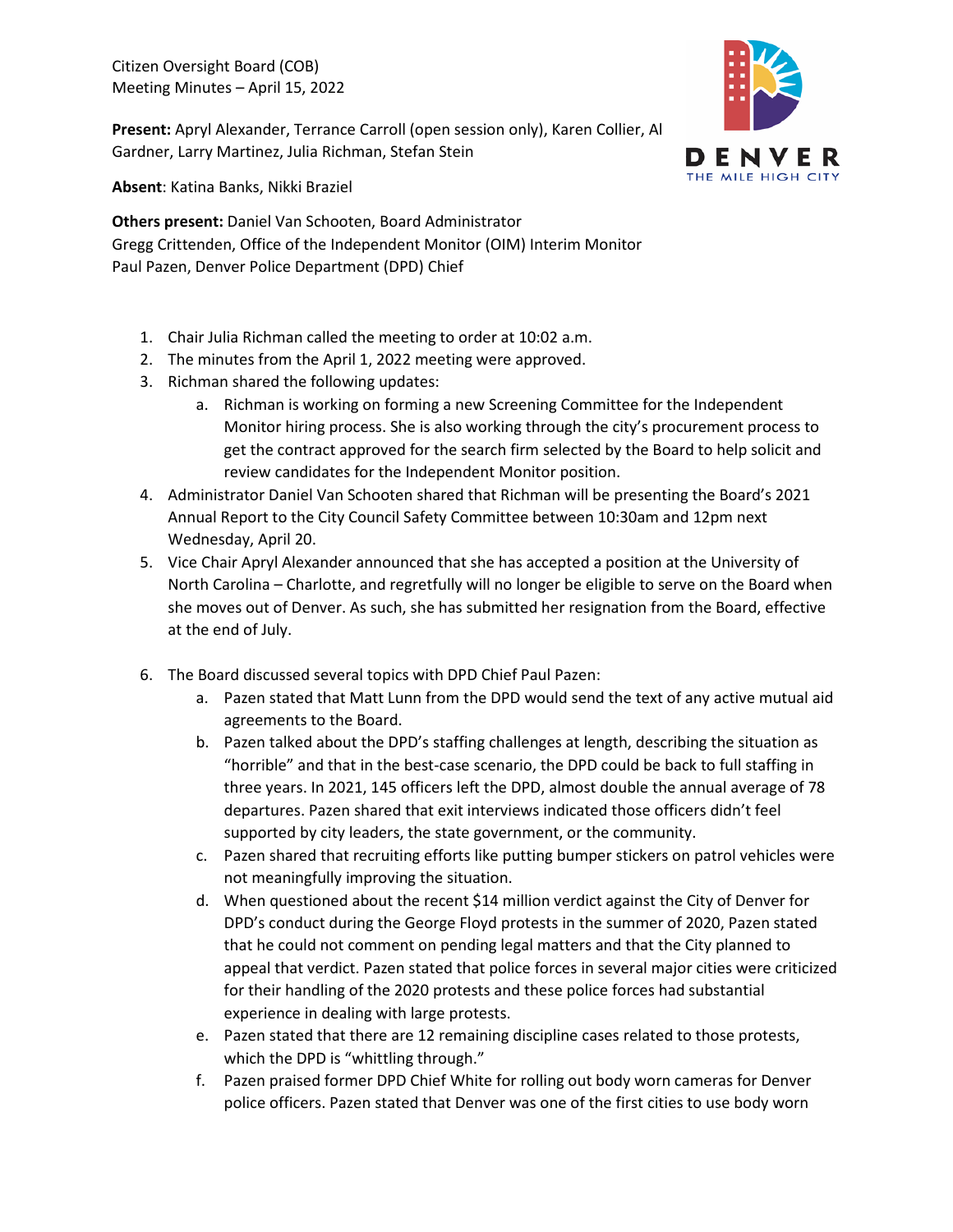cameras and DPD officers are consistently activating them. Privacy concerns fed into the decision not to include audio in the cameras' buffer recordings, but Pazen indicated he was open to reviewing and discussing that policy.

- g. Pazen stated that he was open to Board members participating in academy sessions or ride-alongs with officers.
- 7. The Board adjourned to executive session at 11:00 a.m. to discuss confidential disciplinary matters and draft policies with the interim Independent Monitor.
- 8. The Board meeting adjourned at 11:38 a.m.

- 1. Follow up on process to arrange ride-alongs and academy visits (Van Schooten)
- 2. Follow up to ensure the Board receives the text of active mutual aid agreements (Van Schooten)
- 3. Follow up on the status of access to DPD's IAPro database (Van Schooten)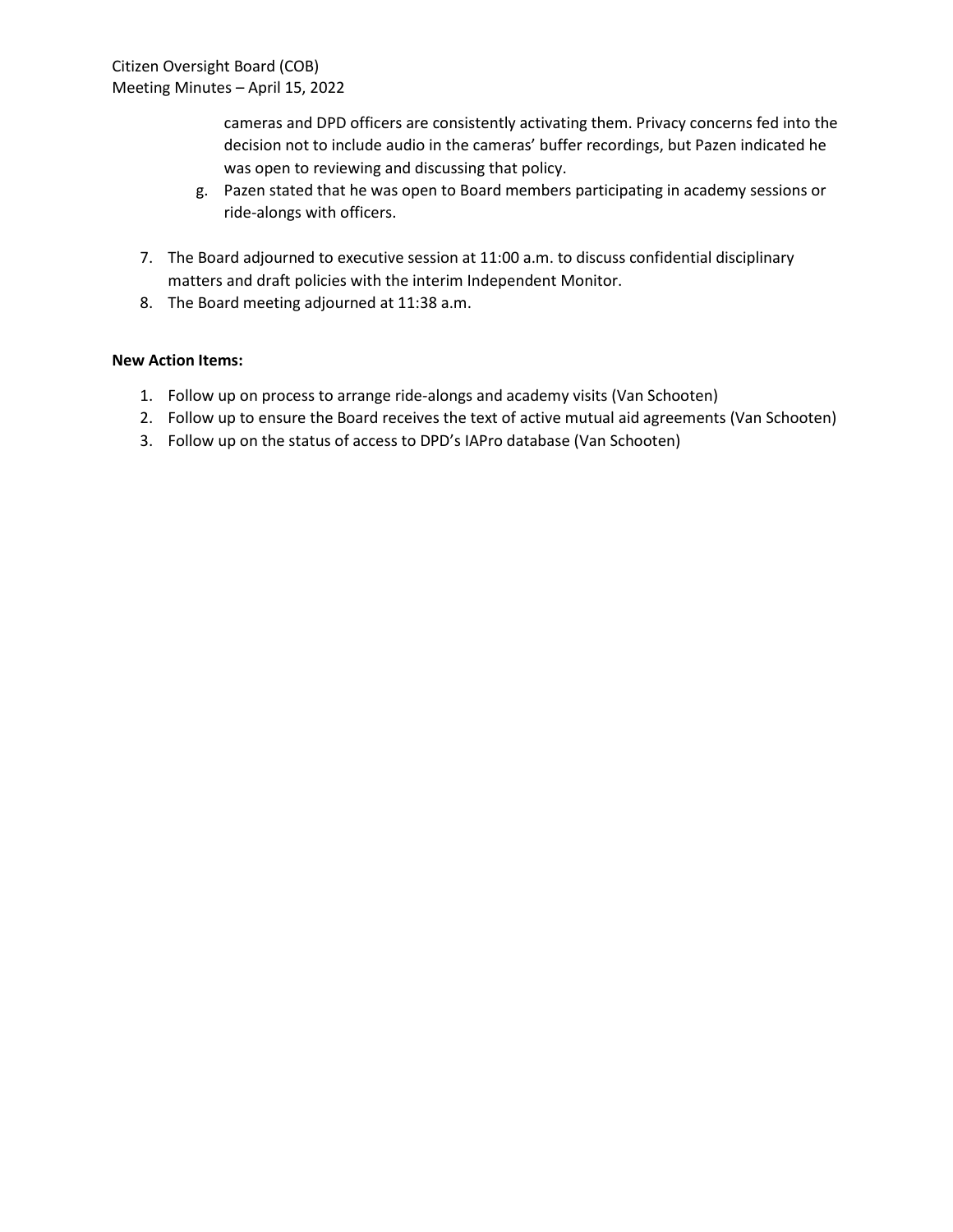Citizen Oversight Board (COB) Meeting Minutes – May 20, 2022

**Present:** Apryl Alexander, Karen Collier, Al Gardner, Larry Martinez, Julia Richman, Stefan Stein, Nick Webber



**Absent**: Nikki Braziel, Terrance Carroll

**Others present:** Daniel Van Schooten, Board Administrator Katina Banks, Former Board Member Gregg Crittenden, Office of the Independent Monitor (OIM) Interim Monitor Elias Diggins, Denver Sheriff Department (DSD) Sheriff

- 1. Chair Julia Richman called the meeting to order at 10:01 a.m.
- 2. New Board member Nick Webber introduced himself, and the members present all thanked departing member Katina Banks for her extensive work on the Board over the past six years.
- 3. The minutes from the April 15, 2022 meeting were approved.
- 4. Richman shared that the administrative process for signing the contract with the search firm to assist the COB in the Independent Monitor search has taken longer than anticipated and the kick-off meeting would likely take place at the next Board meeting. Once the contract is signed, the Board will issue a press release and announce the members of the Screening Committee.
- 5. Four Board members visited the Downtown Detention Center on May 6 and were escorted around the facility by DSD Captain Adcock. Webber shared an overview of the visit, with additional comments from the other participants: Apryl Alexander, Karen Collier, and Stefan Stein.
- 6. The Board discussed several topics with DSD Sheriff Elias Diggins:
	- a. Mental Health Care
		- i. Diggins believes that the DSD's mental health step-down pod, which helps inmates with mental illnesses transition from isolation to general group housing, is not just successful, but necessary.
		- ii. Relatedly, Diggins informed the Board that the DSD is working towards being able to provide each inmate—not just those with mental illnesses—with a tablet that can be used for entertainment, music, or skills training purposes. DSD hopes to be able to do so later this summer.
		- iii. Diggins shared that under the leadership of Chief of Mental Health Services Dr. Nikki Johnson, the DSD's mental health team has grown significantly, including a recently created Crisis Response Team. Should an inmate receive distressing news in court, support is available to help them work through those potentially life-changing events.
		- iv. Diggins also spoke about the resources available to support the mental health of DSD employees. So far in 2022, DSD's Employee Outreach Program has proactively reached out to approximately 24 employees based on various performance metrics and referred approximately 20 of them to mental health resources.
	- b. Contraband Drugs and Medication-Assisted-Therapy
		- i. Drugs are a consistent problem in jails across the country. Diggins stated that in the past year, DSD personnel found drugs in housing and intake pods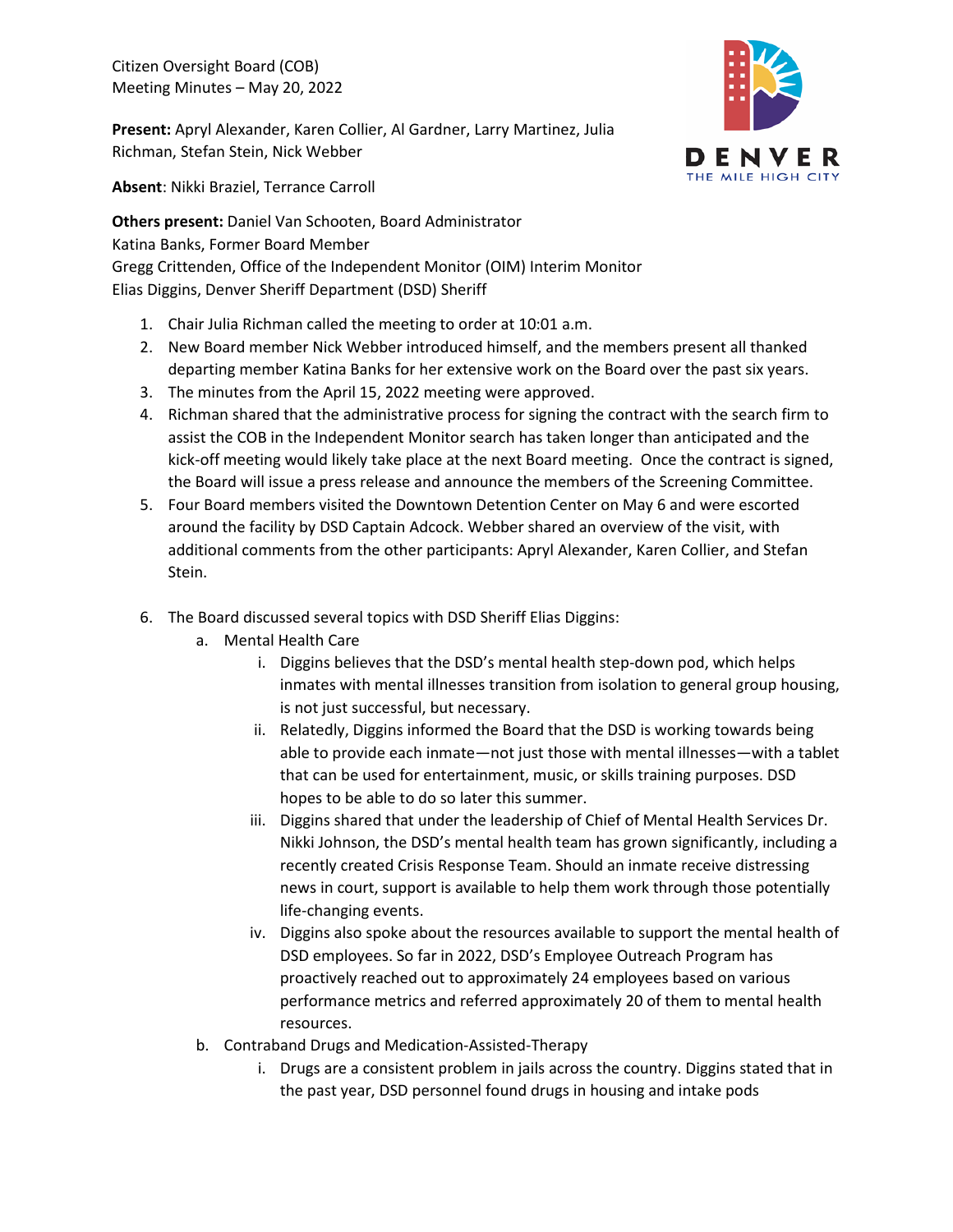approximately 211 times. In approximately 25 of those incidents, drugs were found during the intake process. According to Diggins, on average, drugs are found about 0.6 times each day, and staff are trained on how to respond, not only when they are found but also when an inmate may have taken them and overdosed.

- ii. Diggins anticipates that the fentanyl bill recently passed by the state legislature will result in an increase in the jail population and is working to expand access to and services for people on Medication-Assisted-Therapy (MAT). A newly designated MAT housing pod should make it easier to provide those services to inmates who need them.
- iii. Diggins stated that a DSD team recently visited a facility in Kenton County, Kentucky, that has a very robust MAT program that includes significant community support for inmates after they are released.
- c. Staffing
	- i. Diggins stated that Dr. Johnson's mental health teams are not facing any significant recruiting challenges as they continue to grow.
	- ii. However, Diggins stated that the DSD is still very short staffed on deputies and has approximately 623 positions filled out of approximately 875. This translates to 71% capacity, but the effective strength is about 62% given the number of people on leave or in training.
	- iii. Diggins made an appeal to community members who may be considering joining the DSD, saying that he has no regrets about the 28 years he has spent with the DSD. Diggins stated that the job of a deputy sheriff is changing, and has needed to change, but working for the DSD is an opportunity to serve one's community in an agency that is improving and headed in the right direction.
	- iv. Diggins addressed overtime issues and stated that it is not uncommon for deputies to work 14 to 16-hour shifts. So far, the vacancy savings have balanced out the additional overtime costs.
	- v. Diggins stated that the DSD is also struggling to recruit and retain civilian staff.
	- vi. Diggins said that the DSD does not currently have reliable data examining whether there is a connection between longer shifts and uses of force, but is looking into this issue and hopes to have data available at a later date.
- d. Recommendations from the Board's 2021 Annual Report
	- i. Diggins expressed that he thought the Board's recommendations, which related to the DSD's relationship with Denver Health, were good and he shared them with the Department of Public Safety as well as Denver Health. The City is in the midst of contract negotiations with Denver Health for 2023 and Diggins has made sure that the recommendations are being discussed during that process.
- 7. The Board discussed the following administrative matters:
	- a. Administrator Daniel Van Schooten highlighted changes to the Board's upcoming schedule, including a meeting with Civil Service Commission Executive Director Niecy Murray on June 3, and a meeting with the Citizen Oversight Board's Nominating Committee on July 15.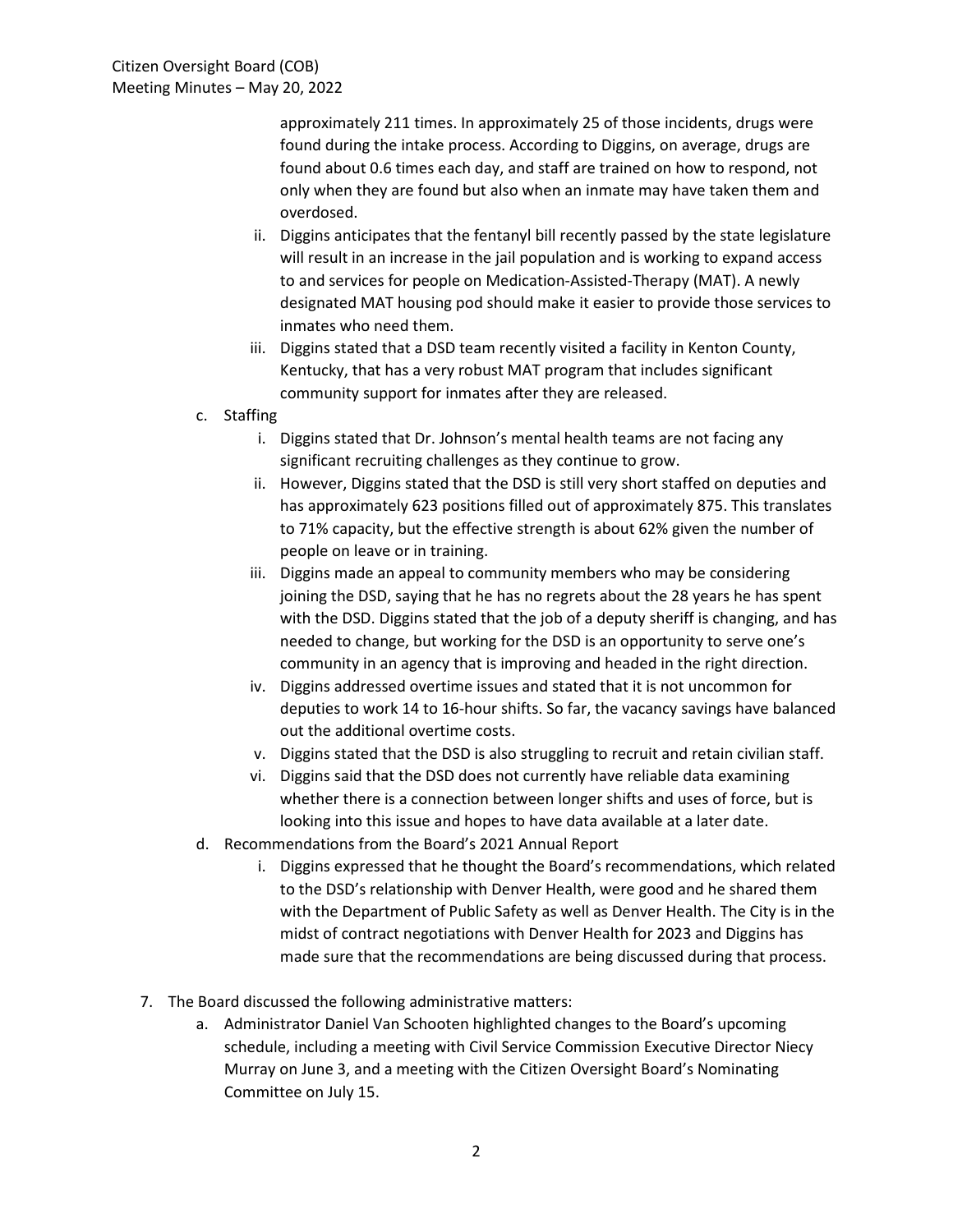Citizen Oversight Board (COB) Meeting Minutes – May 20, 2022

- b. Richman agreed to draft a skills matrix for the Board to help the Nominating Committee identify and prioritize new members who can fill any skill gaps on the Board.
- c. The Board agreed to hold their strategic planning session in July.
- d. The Board will hold elections for Chair and Vice-Chair on June 17.
- e. Board members interested in participating in police ride-alongs should email Van Schooten with their availability.
- 8. Stein and Van Schooten will be meeting with representatives of Department of Public Safety, OIM and the City Attorney's Office on May 24 to discuss the Board's comments on the draft Policies and Procedures of the Public Integrity Division's Administrative Investigations Unit and Conduct Review Unit, and the process for moving forward with finalizing and implementing the policies.
- 9. Board Member Al Gardner announced his resignation from the Board effective August 28, 2022.
- 10. Interim Independent Monitor Gregg Crittenden did not have any matters to discuss with the Board.
- 11. The Board meeting adjourned at 11:21 a.m.

- 1. Provide availability for ride-alongs with police officers (All members)
- 2. Create a draft skills matrix to assist the Nominating Committee in selecting new Board members (Richman)
- 3. Issue a press release upon contract signing with search firm for Independent Monitor recruitment (Richman, Van Schooten)
- 4. Identify a date for the Board's annual strategic planning session (All members)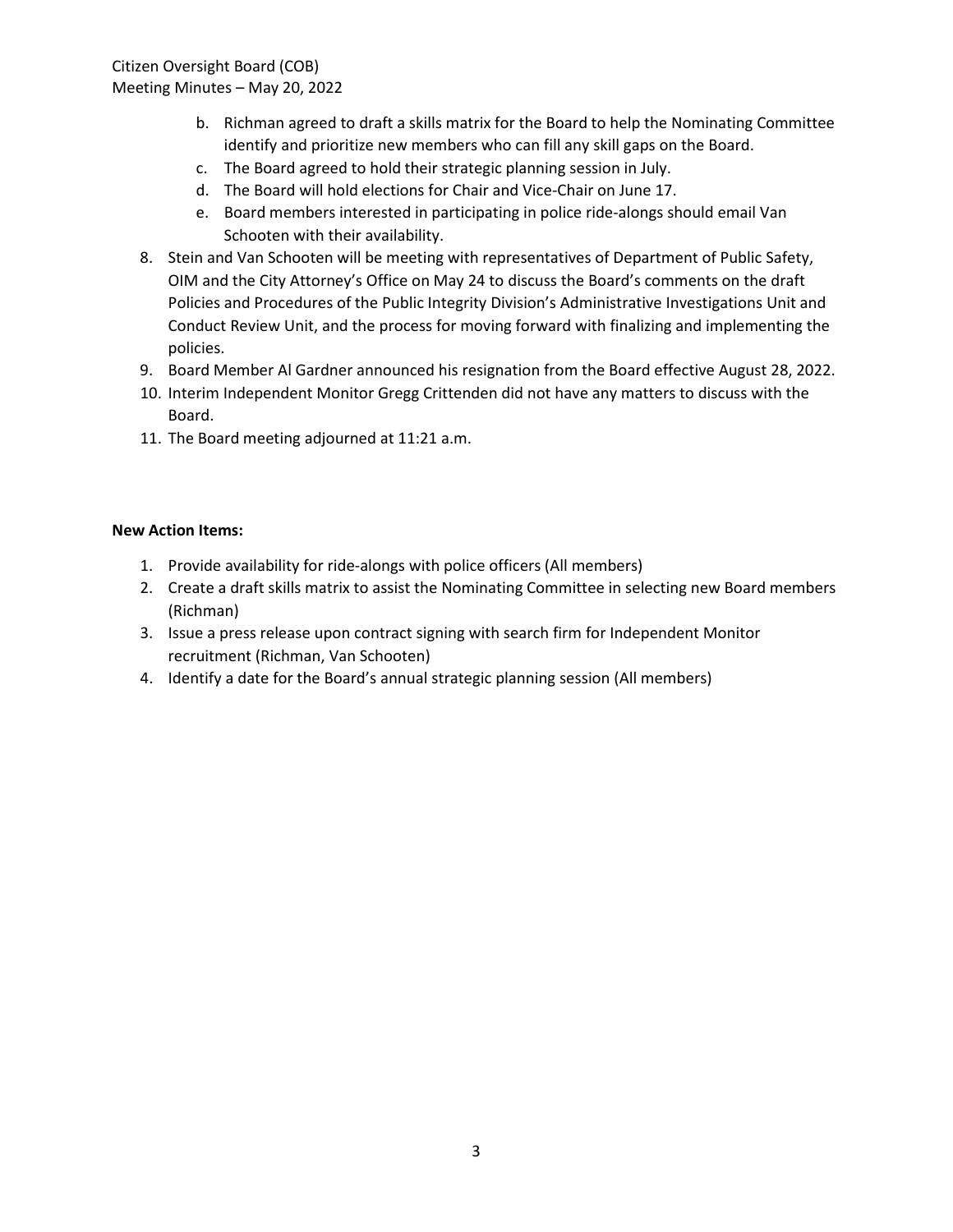Citizen Oversight Board (COB) Meeting Minutes – June 3, 2022

**Present:** Apryl Alexander, Nikki Braziel, Terrance Carroll, Karen Collier, Julia Richman, Stefan Stein



**Absent**: Al Gardner, Larry Martinez, Nick Webber

**Others present:** Daniel Van Schooten, Board Administrator Matt Buttice, Office of the Independent Monitor (OIM) Policy & Operations Director Niecy Murray, Civil Service Commission (CSC) Executive Director

- 1. Chair Julia Richman called the meeting to order at 10:02 a.m.
- 2. The Board discussed several topics with CSC Executive Director Niecy Murray:
	- a. Murray provided the Board with an overview of the CSC's structure and its mission and purpose in managing the merit-based personnel system for sworn Denver Police and Fire Department employees (including Fire Department Emergency Medical Technicians). The CSC is responsible for administering the testing process for entry-level and promotional positions within the Denver Police and Fire Departments, policy administration, and hearing disciplinary appeals of classified members.
		- i. The CSC's Board of Commissioners consists of five members appointed by the mayor and city council (two appointed by the mayor, two appointed by the city council and one joint appointee). Commissioners review each applicant's file after it has been completed by CSC staff and make a final determination about the applicant's eligibility.
	- b. Murray described numerous phases that are part of the Denver Police Department's (DPD) application process. It takes approximately 4.5 months from the initial application for a successful candidate to receive a job offer.
		- i. The application process has not significantly changed in decades. One of Murray's priorities has been to make the process more efficient. To that end, she plans to combine the Behavior Questionnaire with the Behavioral History Questionnaire in 2023.
		- ii. The Board discussed the candidate background investigation process with Murray, including the benefits and limitations of the review of social media information and the breadth of interviews that investigators conduct.
	- c. Murray described how DPD's application numbers decreased from 1904 applicants in 2018 to 961 applicants in 2020. Last year DPD saw an increase to 1478 applicants, but Murray stated that the overall quality of applicants has declined since 2018.
	- d. Murray described several challenges that the CSC is facing:
		- i. Denver Health, the CSC's vendor for medical evaluations, has been understaffed and has had difficulty making prompt medical appointments for candidates. Murray is actively working to contract with another vendor to decrease the burden on Denver Health and speed up that process.
		- ii. For fairness and equity reasons, Murray recently cancelled the CSC's contract with one of the three vendors providing psychological screenings, diminishing the CSC's capacity in that area.